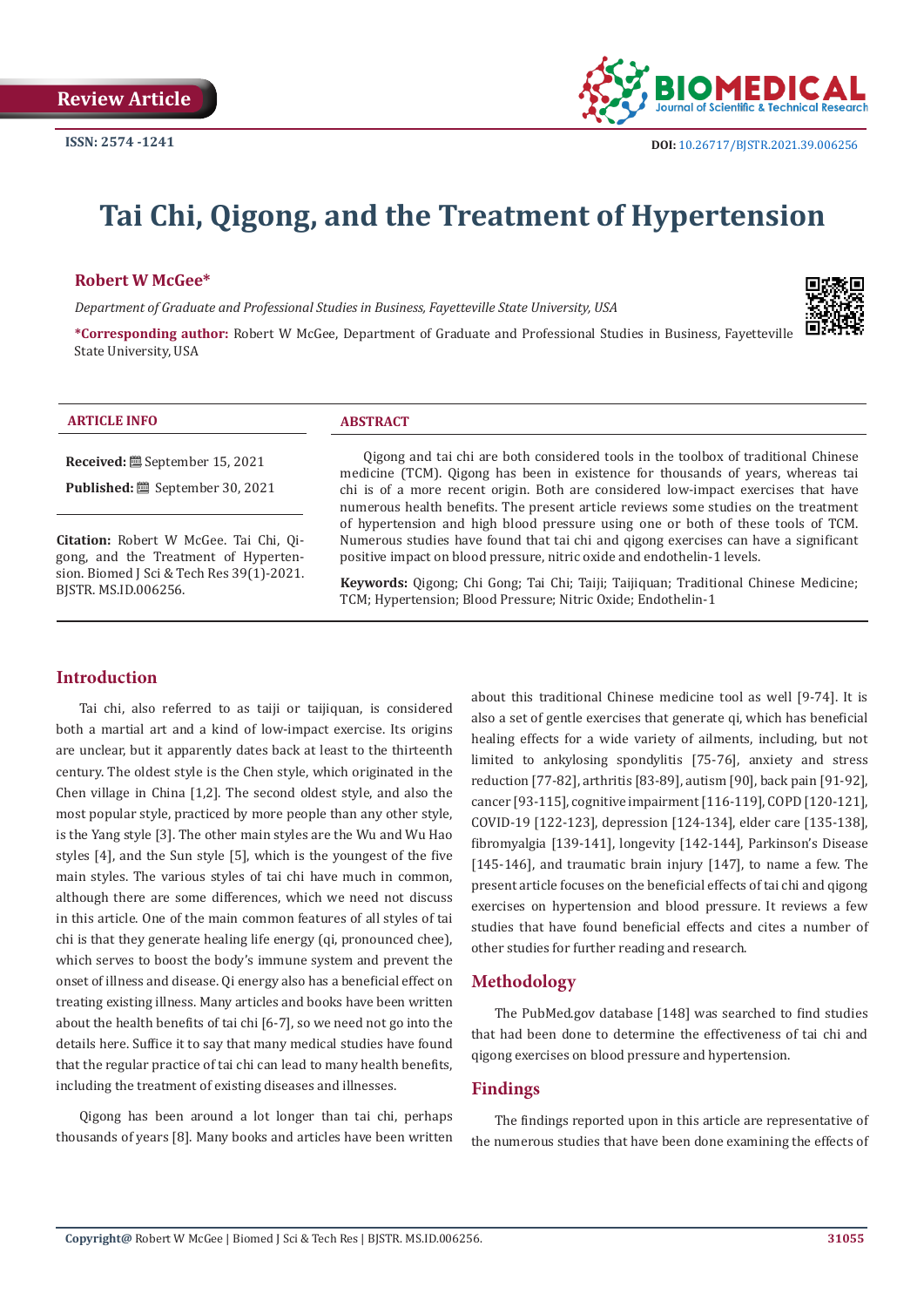tai chi and qigong on blood pressure and hypertension. Additional studies on this topic are cited in the reference section below Liu et al. [149] conducted a meta-analysis to determine the effectiveness of tai chi and qigong exercises in the treatment of essential hypertension (EH). Specifically, they looked at blood pressure (BP), levels of nitric oxide (NO), and endothelin-1 (ET-1). Exercises were performed from 1.5 to 6 months. Nine randomized controlled tests (RCTs) of 516 EH patients in China found that those who did the exercises were able to reduce both systolic and diastolic blood pressure. The exercises also contributed to higher NO blood levels and lower ET-1 blood levels. Although the difference in treatment outcomes using tai chi and qigong exercises versus antihypertensive drugs was statistically insignificant, combining the two therapies resulted in significantly better outcomes than what would occur using only tai chi and qigong or drug therapy. Thus, tai chi and qigong exercises were equally effective as drug therapy in the treatment of hypertension, only without the side-effects that may be present with drug therapy. Liu et al. concluded that tai chi and qigong exercises could be an effective complementary and alternative therapy for EH patients.

The tai chi exercises varied by study, and included the Yang-24 form, Yang-8, and Chen-style tai chi. The qigong exercises also varied by study, and included Mawangdui Daoyinshu and Baduanjin, among others. Subgroup analyses were performed for the different types of tai chi and qigong, and some were found to be more effective than others. One subgroup analysis of changes in systolic blood pressure ranked the effectiveness of the various exercises as follows, from most to least effective:

- **a)** Chen-style tai chi
- **b)** Mawangdui Daoyinshu Qigong
- **c)** Self-compiled qigong
- **d)** Yang-style tai chi

An examination of different subgroups found that some tai chi and qigong exercises were more effective than others in lowering diastolic blood pressure. The ranking, from most to least effective, was:

- **a.** Chen-style tai chi
- **b.** Self-compiled qigong
- **c.** Mawangdui Daoyinshu Qigong
- **d.** Yang-style tai chi

Liu et al. concluded that Chen-style tai chi might be most effective in reducing blood pressure, while Yang-style tai chi might be the least effective. The authors also compared the effectiveness of the various tai chi and qigong exercises on improving NO levels. The ranking from most to least effective was:

- **a.** Yang-style tai chi
- **b.** Baduanjin Qigong
- **c.** Mawangdui Daoyinshu Qigong

Chen-style tai chi and self-compiled qigong were not statistically significant in improving NO levels. The authors also analyzed subgroup data on the effectiveness of tai chi and qigong in reducing ET-1. The ranking from most to least effective was:

- **a.** Baduanjin Qigong
- **b.** Yang-style tai chi
- **c.** Mawangdui Daoyinshu Qigong

Self-compiled qigong was found not to be statistically significant in lowering ET-1 levels. Thus, it appears that Baduanjin and Yangstyle tai chi may be more effective than other exercises in improving NO and ET-1 scores.

If one were to interpret the findings of this study, one might conclude that choosing qigong and or tai chi therapy might be superior to drug therapy for the treatment of EH for two reasons. Although the study found that qigong/tai chi therapy and drug therapy are equally effective in treating EH, qigong/tai chi therapy has two distinct advantages over drug therapy: qigong/tai chi therapy has no adverse side-effects, and it does not cost anything. Drug therapy, on the other hand, sometimes has adverse sideeffects, and it is not free. The study also found that combining qigong/tai chi therapy with drugs might be superior to choosing just one of the two options.

Pan et al. [150] conducted a systematic review of randomized controlled trials on the effects of tai chi on blood pressure, body mass index (BMI), and quality of life (QOL) on patients suffering from hypertension. Their meta-analysis of 24 studies containing 2,095 patients (1,074 in the treatment group and 1,021 in the control group) found that the intervention group had significantly better outcomes for systolic blood pressure (SBP)  $[p \le 0.001]$ , diastolic blood pressure (DBP)  $[p \le 0.001]$ , physical functioning  $[p]$ ≤ 0.001], role-physical [ $p$  ≤ 0.001], general health [ $p$  = 0.001], bodily pain  $[p \le 0.001]$ , vitality  $[p \le 0.001]$ , social functioning  $[p = 0.027]$ , role-emotional  $[p = 0.003]$ , and mental health  $[p = 0.001]$  compared to the control group. However, the differences in BMI between the groups were insignificant. Pan et al. concluded that tai chi is an effective therapy to improve SBP and DBP for patients suffering from essential hypertension. Zou et al. [151] found that the practice of baduanjin was beneficial for quality of life ( $p = 0.004$ ), sleep quality  $(p = 0.001)$ , balance  $(p = 0.004)$ , handgrip strength  $(p = 0.007)$ , trunk flexibility ( $p = 0.006$ ), systolic ( $p = 0.0004$ ) and diastolic ( $p = 0.006$ )  $= 0.005$ ) blood pressure, and resting heart rate (p  $= 0.0005$ ). They examined the results of various studies on each of these topics. In the case of the effect of baduanjin on blood pressure, they examined 9 studies having a total of 743 participants.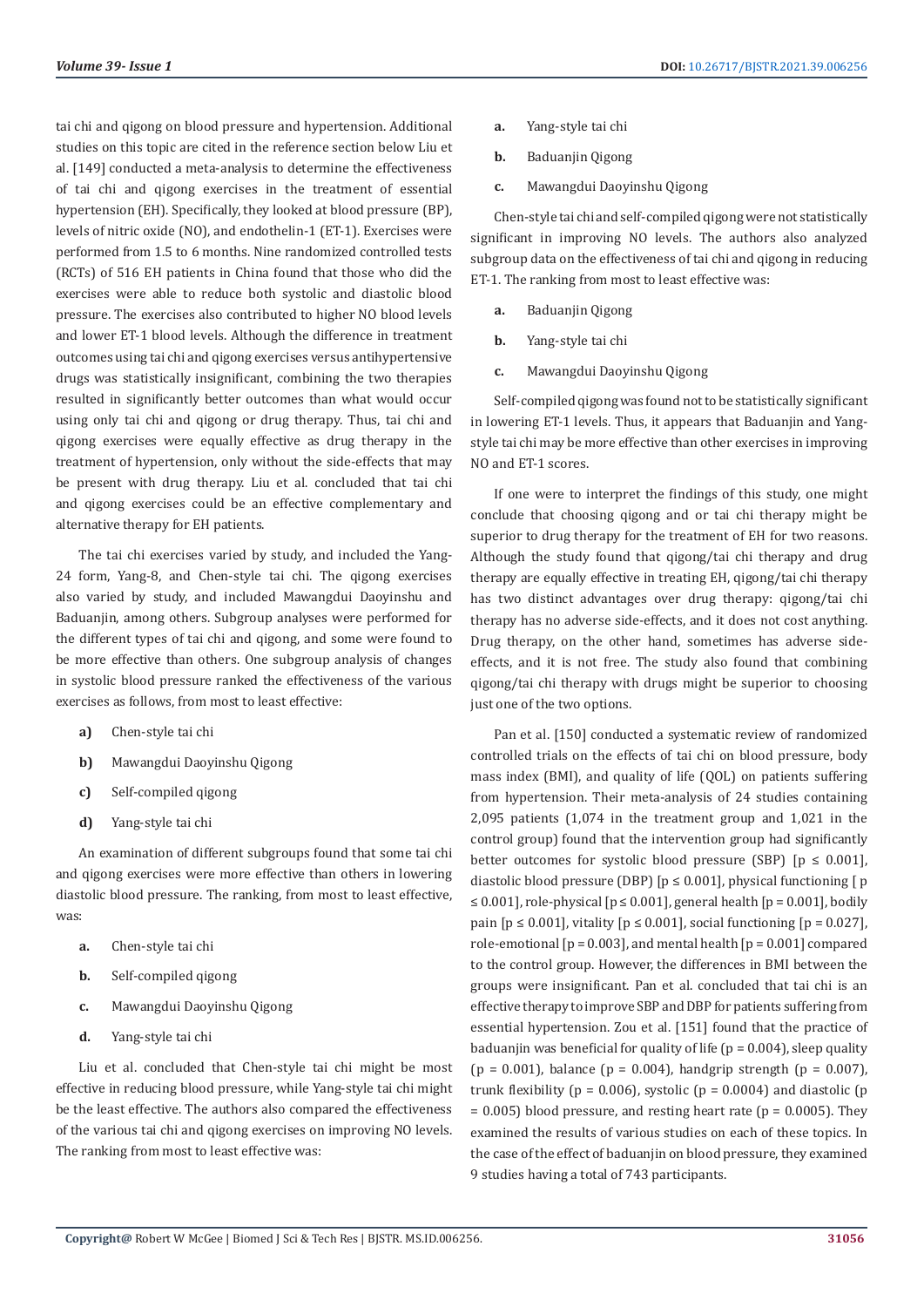Ladawan et al. [152] investigated the effects of qigong exercise on cognitive function, blood pressure and cardiorespiratory fitness in 12 healthy middle-aged subjects who performed qigong exercises in 60-minute sessions, three times a week for eight weeks. They found that the exercises resulted in significant improvements in Trail Making Tests Part A ( $p = 0.04$ ), systolic blood pressure ( $p = 0.0001$ ), diastolic blood pressure ( $p = 0.005$ ), mean arterial pressure ( $p < 0.001$ ) and maximal workload ( $p = 0.032$ ). Twelve weeks after cessation of the exercises, they had all returned to the baseline. The authors concluded that it is necessary to perform qigong regularly to maintain the improved health effects.

Ching et al. [153] examined data on 370 subjects from seven randomized controlled trials (RCTs). The following six types of qigong exercises were used:

- **a)** Conventional Qigong
- **b)** Guolin Qigong
- **c)** Shuxinpingxue Gong
- **d)** Dongeui Qigong
- **e)** Ba Duan Jin Qigong
- **f)** Mawangdui Daoyinshu Qigong

They found that the practice of qigong exercises had a significant effect on reducing systolic (p < 0.001) and diastolic (p < 0.001) blood pressure. The above studies are representative of the studies that have been done in recent years on the effectiveness of tai chi and qigong on reducing high blood pressure. Some other recent studies are listed in the reference section at the end of this article [154-188].

# **Conflict of Interests**

None.

### **References**

- 1. [\(2021\) Wikipedia. Tai chi.](https://en.wikipedia.org/wiki/Tai_chi)
- 2. [\(2021\) Wikipedia. Chen-style taijiquan.](https://en.wikipedia.org/wiki/Chen-style_taijiquan)
- 3. [\(2021\) Wikipedia. Yang-style t'ai chi ch'uan.](https://en.wikipedia.org/wiki/Yang-style_t%27ai_chi_ch%27uan)
- 4. [\(2021\) Wikipedia. Wu \(Hao\)-style t'ai chi ch'uan.](https://en.wikipedia.org/wiki/Wu_(Hao)-style_t%27ai_chi_ch%27uan)
- 5. [\(2021\) Wikipedia. Sun-style t'ai chi ch'uan.](https://en.wikipedia.org/wiki/Sun-style_t%27ai_chi_ch%27uan)
- 6. Douglas Bill (1999) The Complete Idiot's Guide to T'ai Chi & Qi Gong. New York: Alpha Books, a division of Macmillan General Reference.
- 7. [Ross David-Dorian \(2014\) Essentials of Tai Chi and Qigong: Course](https://www.thegreatcourses.com/courses/essentials-of-tai-chi-and-qi-gong)  [Guidebook. Chantilly, VA: The Great Courses.](https://www.thegreatcourses.com/courses/essentials-of-tai-chi-and-qi-gong)
- 8. (2021) Wikipedia. History of Qigong.
- 9. [Allen Katherine \(2017\) The Qigong Bible: The Definitive Guide to Energy](https://www.amazon.in/Qigong-Bible-Godsfield/dp/1841814628)  [Cultivation Exercise. Godsfield, UK.](https://www.amazon.in/Qigong-Bible-Godsfield/dp/1841814628)
- 10. [Carson Patrick Emilio \(2015\) Liminality, Embodiment and the Six](https://fsu.digital.flvc.org/islandora/object/fsu:253208/datastream/PDF/view) [Healing Sounds of Qigong. Doctoral Dissertation. Florida State University.](https://fsu.digital.flvc.org/islandora/object/fsu:253208/datastream/PDF/view)
- 11. [Ce Jin, Hu Zhanggui, Jin Zhenghua \(compilers\) \(1996\) Practical Chinese](https://www.amazon.com/Practical-Chinese-Qigong-Home-Health/dp/7119000705) [Qigong for Home Health Care. Beijing: Foreign Languages Press.](https://www.amazon.com/Practical-Chinese-Qigong-Home-Health/dp/7119000705)
- 12. [Chang Pei-Shiun \(2016\) Physical and Psychological Effects of Qigong](https://www.proquest.com/openview/565714add45860f99ae46c28fd315e3f/1?pq-origsite=gscholar&cbl=18750) [Exercise in Community-Dwelling Older Adults: An Exploratory Study.](https://www.proquest.com/openview/565714add45860f99ae46c28fd315e3f/1?pq-origsite=gscholar&cbl=18750) [PhD dissertation. Yale University.](https://www.proquest.com/openview/565714add45860f99ae46c28fd315e3f/1?pq-origsite=gscholar&cbl=18750)
- 13. [Chia Manta \(1993\) Healing Light of the Tao: Foundational Practices to](https://www.amazon.in/Healing-Light-Tao-Foundational-Practices/dp/1594771138) [Awaken Chi Energy. Rochester: Destiny Books.](https://www.amazon.in/Healing-Light-Tao-Foundational-Practices/dp/1594771138)
- 14. [Chia Mantak \(2001\) Cosmic Healing I: Cosmic Chi Kung. Chiang Mai,](https://issuu.com/olmec9/docs/cosmic_healing_i.mantak_chia) [Thailand: Universal Tao Publications.](https://issuu.com/olmec9/docs/cosmic_healing_i.mantak_chia)
- 15. [Chia Mantak, Dirk Oellibrandt \(2001\) Cosmic Healing II: Taoist](https://www.amazon.com/Cosmic-Healing-Cosmology-Universal-Connections/dp/9748767264) [Cosmology and Universal Healing Connections. Chiang Mai, Thailand:](https://www.amazon.com/Cosmic-Healing-Cosmology-Universal-Connections/dp/9748767264) [Universal Tao Publications.](https://www.amazon.com/Cosmic-Healing-Cosmology-Universal-Connections/dp/9748767264)
- 16. [Cohen Kenneth S \(1999\) The Way of Qigong: The Art and Science of](https://www.amazon.com/Way-Qigong-Science-Chinese-Healing/dp/0345421094) [Chinese Energy. Wellspring/Ballantine.](https://www.amazon.com/Way-Qigong-Science-Chinese-Healing/dp/0345421094)
- 17. [Davis Deborah \(2008\) Women's Qigong for Health & Longevity. Boston](https://www.amazon.com/Womens-Qigong-Health-Longevity-Practical/dp/159030537X) [& London: Shambhala.](https://www.amazon.com/Womens-Qigong-Health-Longevity-Practical/dp/159030537X)
- 18. [Downey, Robert G \(2018\) Qigong for Internal Growth: Eight Brocades](https://www.amazon.com/Qigong-Internal-Growth-Brocades-exercises/dp/1976973619) [and Other Exercises to Develop Your Energy. Golden Flower Internal](https://www.amazon.com/Qigong-Internal-Growth-Brocades-exercises/dp/1976973619) [Arts.](https://www.amazon.com/Qigong-Internal-Growth-Brocades-exercises/dp/1976973619)
- 19. [Frantzis Bruce \(2005\) Opening the Energy Gates of Your Body: Qigong](https://www.amazon.in/Opening-Energy-Gates-Your-Body/dp/1583941460) [for Lifelong Health. Blue Snake Books.](https://www.amazon.in/Opening-Energy-Gates-Your-Body/dp/1583941460)
- 20. [Frantzis Bruce \(2010\) Dragon and Tiger Medical Qigong, Volume 1.](https://www.amazon.in/Opening-Energy-Gates-Your-Body/dp/1583941460) [Fairfax, CA: Energy Arts.](https://www.amazon.in/Opening-Energy-Gates-Your-Body/dp/1583941460)
- 21. [Frantzis Bruce \(2014\) Dragon and Tiger Medical Qigong Volume 2: Qi](https://www.amazon.in/Dragon-Tiger-Medical-Qigong-Cultivation/dp/1583946616) [Cultivation Principles and Exercises. North Atlantic Books.](https://www.amazon.in/Dragon-Tiger-Medical-Qigong-Cultivation/dp/1583946616)
- 22. [Frantzis Bruce, Paul Cavel \(2020\) Heaven and Earth Qigong Volume One:](https://www.amazon.in/Heaven-Earth-Qigong-One-Awaken-ebook/dp/B083ZKBZG9) [Heal Your Body and Awaken Your Chi. Amazon.com.](https://www.amazon.in/Heaven-Earth-Qigong-One-Awaken-ebook/dp/B083ZKBZG9)
- 23. [Friedman Suzanne \(2006\) Medical Qigong Exercise Prescriptions: A](https://www.amazon.com/Medical-Qigong-Exercise-Prescriptions-Practitioners/dp/1425707149) [Self-Healing Guide for Patients & Practitioners. Xlibris.](https://www.amazon.com/Medical-Qigong-Exercise-Prescriptions-Practitioners/dp/1425707149)
- 24. [Friedman Suzanne \(2006\) The Yijing Medical Qigong System: A Daoist](https://www.amazon.com/Yijing-Medical-Qigong-System-Approach/dp/1425710948) [Medical I-Ching Approach to Healing. Xlibris.](https://www.amazon.com/Yijing-Medical-Qigong-System-Approach/dp/1425710948)
- 25. [Friedman Suzanne B \(2009\) Heal Yourself with Qigong. New Harbinger](https://www.amazon.com/Heal-Yourself-Qigong-Practices-Increase/dp/1572245832) [Publications.](https://www.amazon.com/Heal-Yourself-Qigong-Practices-Increase/dp/1572245832)
- 26. [Jahnke Roger \(1997\) The Healer Within. San Francisco: Harper.](https://www.amazon.com/Healer-Within-Roger-Jahnke/dp/B009NOGT2C)
- 27. [Jahnke Roger \(2002\) The Healing Promise of Qi. New York: Contemporary](https://www.amazon.in/Healing-Promise-Qi-Creating-Extraordinary/dp/0809295288) [Books, a division of McGraw-Hill.](https://www.amazon.in/Healing-Promise-Qi-Creating-Extraordinary/dp/0809295288)
- 28. [Jingwei li, Zhu Jianping \(2014\) The Illustrated Handbook of Chinese](https://www.amazon.com/Illustrated-Handbook-Chinese-Qigong-Ancient/dp/1848191979) [Qigong Forms from the Ancient Texts. London & Philadelphia: Singing](https://www.amazon.com/Illustrated-Handbook-Chinese-Qigong-Ancient/dp/1848191979) [Dragon.](https://www.amazon.com/Illustrated-Handbook-Chinese-Qigong-Ancient/dp/1848191979)
- 29. [Johnson, Jerry Alan \(2000\) Chinese Medical Qigong Therapy: A](http://bibliosjd.org/wp-content/uploads/2017/03/J.Johnson-Chinese-Medical-Qigong-Therapy28Vol-329_Part1.pdf) [Comprehensive Clinical Guide. Pacific Grove, CA: International Institute](http://bibliosjd.org/wp-content/uploads/2017/03/J.Johnson-Chinese-Medical-Qigong-Therapy28Vol-329_Part1.pdf) [of Medical Qigong.](http://bibliosjd.org/wp-content/uploads/2017/03/J.Johnson-Chinese-Medical-Qigong-Therapy28Vol-329_Part1.pdf)
- 30. [Johnson, Jerry Alan \(2005\) Chinese Medical Qigong Therapy, Vol. 1:](https://www.amazon.com/Chinese-Medical-Qigong-Therapy-Vol-1/dp/1885246285) [Energetic Anatomy and Physiology. Pacific Grove, CA: International](https://www.amazon.com/Chinese-Medical-Qigong-Therapy-Vol-1/dp/1885246285) [Institute of Medical Qigong.](https://www.amazon.com/Chinese-Medical-Qigong-Therapy-Vol-1/dp/1885246285)
- 31. [Johnson, Jerry Alan \(2005\) Chinese Medical Qigong Therapy, Vol. 2:](https://qigongdragon.com/?gclid=EAIaIQobChMI1Pna__-e8wIVUpNmAh1E7gIdEAAYASAAEgJ1APD_BwE) [Pacific Grove, CA: International Institute of Medical Qigong.](https://qigongdragon.com/?gclid=EAIaIQobChMI1Pna__-e8wIVUpNmAh1E7gIdEAAYASAAEgJ1APD_BwE)
- 32. [Johnson Jerry Alan \(2002\) Chinese Medical Qigong Therapy, Vol. 3:](http://bibliosjd.org/wp-content/uploads/2017/03/J.Johnson-Chinese-Medical-Qigong-Therapy28Vol-329_Part1.pdf) [Pacific Grove, CA: International Institute of Medical Qigong.](http://bibliosjd.org/wp-content/uploads/2017/03/J.Johnson-Chinese-Medical-Qigong-Therapy28Vol-329_Part1.pdf)
- 33. [Johnson, Jerry Alan \(2002\) Chinese Medical Qigong Therapy, Vol. 4:](https://www.herbsandtouch.nl/en/Chinese-Medical-Qigong-Therapy-VOL-4/) [Prescription Exercises and Meditations, Treatment of Internal Diseases,](https://www.herbsandtouch.nl/en/Chinese-Medical-Qigong-Therapy-VOL-4/)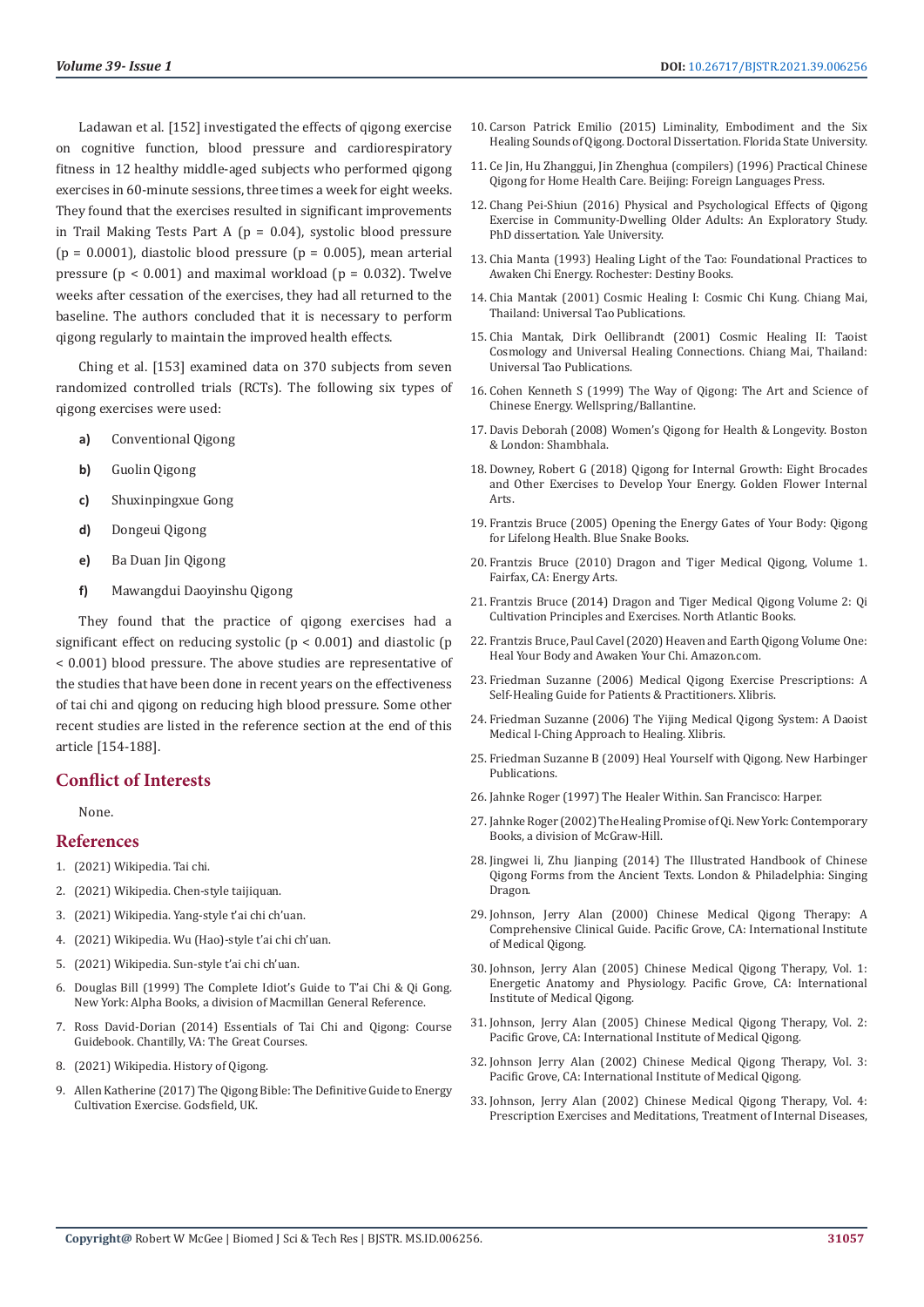[Pediatrics, Geriatrics, Gynecology, Neurology, and Energetic Psychology.](https://www.herbsandtouch.nl/en/Chinese-Medical-Qigong-Therapy-VOL-4/)  [Pacific Grove, CA: International Institute of Medical Qigong.](https://www.herbsandtouch.nl/en/Chinese-Medical-Qigong-Therapy-VOL-4/)

- 34. Johnson, Jerry Alan (2005) Chinese Medical Qigong Therapy, Vol. 5: An Energetic Approach to Oncology. Pacific Grove, CA: International Institute of Medical Qigong.
- 35. [Kohn Livia \(2008\) Chinese Healing Exercises: The Tradition of Daoyin.](https://uhpress.hawaii.edu/title/chinese-healing-exercises-the-tradition-of-daoyin/)  [University of Hawaii Press.](https://uhpress.hawaii.edu/title/chinese-healing-exercises-the-tradition-of-daoyin/)
- 36. [Korahais Anthony \(2014\) Help! I Can't Decide What Qigong Exercises to](https://flowingzen.com/2089/help-i-cant-decide-what-to-practice/)  [Practice! Blog. April 9.](https://flowingzen.com/2089/help-i-cant-decide-what-to-practice/)
- 37. Korahais Anthony (2017) 13 Proven Benefits of Qigong & Tai Chi. FlowingZen.com.
- 38. [Korahais Anthony \(2017\) History of Qigong: The 5 Categories of Qi](https://flowingzen.com/18271/history-of-qigong-the-5-categories-of-qi-cultivation/)  [Cultivation. Bloc Post, February 14.](https://flowingzen.com/18271/history-of-qigong-the-5-categories-of-qi-cultivation/)
- 39. [Korahais Anthony \(2017\) Which Qigong Exercise Should You Practice](https://flowingzen.com/19278/which-qigong-exercise-should-you-practice-for-insert-problem/)  [for \[Insert Problem\]? Blog. October 10.](https://flowingzen.com/19278/which-qigong-exercise-should-you-practice-for-insert-problem/)
- 40. [Korahais Anthony \(2019\) Do You Need Specific Qigong Exercises for](https://flowingzen.com/20686/do-you-need-specific-qigong-exercises-for-specific-problems/)  [Specific Problems? Blog. May 7.](https://flowingzen.com/20686/do-you-need-specific-qigong-exercises-for-specific-problems/)
- 41. [Liang Shou-yu, Wenching wu \(2010\) Qigong Empowerment: A Guide to](https://philpapers.org/rec/LIAQEA)  [Medical and Wushu Energy Cultivation. East Providence, RI: Way of the](https://philpapers.org/rec/LIAQEA)  [Dragon Publishing.](https://philpapers.org/rec/LIAQEA)
- 42. [McGee Robert W \(2020\) Qigong: A Bibliography of Books and Other](https://www.researchgate.net/publication/344244325_Qigong_A_Bibliography_of_Books_and_Other_Materials)  [Materials, Fayetteville State University, Broadwell College of Business](https://www.researchgate.net/publication/344244325_Qigong_A_Bibliography_of_Books_and_Other_Materials)  [and Economics, Studies in the Economics of Qigong, No. 1, August 25.](https://www.researchgate.net/publication/344244325_Qigong_A_Bibliography_of_Books_and_Other_Materials)
- 43. McGee Robert W (2020) A Bibliography of Recent Medical Research on Qigong, Fayetteville State University, Broadwell College of Business and Economics, Studies in the Economics of Qigong, No. 2, August 31.
- 44. McGee Robert W (2020) Ba Duan Jin as a Treatment for Physical Ailments: A Bibliography of Recent Medical Research, Fayetteville State University, Broadwell College of Business and Economics, Studies in the Economics of Qigong, No. 3, August 31.
- 45. McGee Robert W (2020) Wu Qin Xi as a Treatment for Physical Ailments: A Bibliography of Recent Medical Research, Fayetteville State University, Broadwell College of Business and Economics, Studies in the Economics of Qigong, No. 4, August 31.
- 46. [McGee, Robert W \(2020\) The Use of Yi Jin Jing to Treat Illness: A](https://www.scribd.com/document/516692950/The-Use-of-Yi-Jin-Jing-to-Treat-Illness)  [Summary of Three Studies, Fayetteville State University, Broadwell](https://www.scribd.com/document/516692950/The-Use-of-Yi-Jin-Jing-to-Treat-Illness)  [College of Business and Economics, Studies in the Economics of Qigong,](https://www.scribd.com/document/516692950/The-Use-of-Yi-Jin-Jing-to-Treat-Illness)  [No. 5, August 31.](https://www.scribd.com/document/516692950/The-Use-of-Yi-Jin-Jing-to-Treat-Illness)
- 47. McGee Robert W (2020) Qigong and the Treatment and Prevention of COVID-19, Fayetteville State University, Broadwell College of Business and Economics, Studies in the Economics of Qigong, No. 6, September 4.
- 48. McGee, Robert W (2020) Qigong and the Treatment and Prevention of Ca neer. Favetteville State University. Broadwell College of Business ncer, Fayetteville State University, Broadwell College of Business and Economics, Studies in the Economics of Qigong, No. 7, September 14.
- 49. [McGee, Robert W \(2021\) Tai Chi, Qigong and Transgender Health.](https://www.academia.edu/46910907/Tai_Chi_Qigong_and_Transgender_Health)  [Fayetteville State University, Broadwell College of Business and](https://www.academia.edu/46910907/Tai_Chi_Qigong_and_Transgender_Health)  [Economics, Studies in the Economics of Tai Chi and Qigong, No. 8, April](https://www.academia.edu/46910907/Tai_Chi_Qigong_and_Transgender_Health)  [16.](https://www.academia.edu/46910907/Tai_Chi_Qigong_and_Transgender_Health)
- 50. [Murakawa Haruhiko \(2002\) Phenomenology of the Experience of](file:///F:/Journals/BJSTR.MS.ID.006256/BJSTR-C-21-RW-415_W/BJSTR-C-21-RW-415_W/50.%09Murakawa%20Haruhiko%20(2002)%20Phenomenology%20of%20the%20Experience%20of%20Qigong:%20A%20Preliminary%20Research%20Design%20for%20the%20Intentional%20Bodily%20Practices.%20PhD%20dissertation.%20California%20Institute%20of%20Integral%20Studies.)  [Qigong: A Preliminary Research Design for the Intentional Bodily](file:///F:/Journals/BJSTR.MS.ID.006256/BJSTR-C-21-RW-415_W/BJSTR-C-21-RW-415_W/50.%09Murakawa%20Haruhiko%20(2002)%20Phenomenology%20of%20the%20Experience%20of%20Qigong:%20A%20Preliminary%20Research%20Design%20for%20the%20Intentional%20Bodily%20Practices.%20PhD%20dissertation.%20California%20Institute%20of%20Integral%20Studies.)  [Practices. PhD dissertation. California Institute of Integral Studies.](file:///F:/Journals/BJSTR.MS.ID.006256/BJSTR-C-21-RW-415_W/BJSTR-C-21-RW-415_W/50.%09Murakawa%20Haruhiko%20(2002)%20Phenomenology%20of%20the%20Experience%20of%20Qigong:%20A%20Preliminary%20Research%20Design%20for%20the%20Intentional%20Bodily%20Practices.%20PhD%20dissertation.%20California%20Institute%20of%20Integral%20Studies.)
- 51. Ramlal Derek (2007) Qigong and the Modernization of China. Doctoral Dissertation (D.A.), Saint John's University (New York).
- 52. Tapajna Mark (2006) An Examination of Medical Qigong: Its Practice, Application, and Potential Value for a Western Society. PhD dissertation. Cleveland State University.
- 53.(2021) Wikipedia. Qigong.
- 54.(2021) Wikipedia. 2021. History of Qigong.
- 55.(2021) Wikipedia. Baduanjin qigong.
- 56.[\(2021\) Wikipedia. Liu Zi Jue.](https://en.wikipedia.org/wiki/Liu_Zi_Jue)
- 57.[\(2021\) Wikipedia. Five Animals.](https://en.wikipedia.org/wiki/Five_Animals)
- 58.[\(2021\) Wikipedia. Yi Jin Jing.](https://en.wikipedia.org/wiki/Yijin_Jing)
- 59. [Wu Zhongxian \(2011\) Chinese Shamanic Cosmic Orbit Qigong. London &](https://www.amazon.in/Chinese-Shamanic-Cosmic-Orbit-Qigong/dp/1848190565) [Philadelphia: Singing Dragon.](https://www.amazon.in/Chinese-Shamanic-Cosmic-Orbit-Qigong/dp/1848190565)
- 60. [Wu Zhongxian \(2012\) Fire Dragon Meridian Qigong: Essential NeiGong](https://www.amazon.in/Fire-Dragon-Meridian-Qigong-Transformation/dp/1848191030) [for Health and Spiritual Transformation. London & Philadelphia: Singing](https://www.amazon.in/Fire-Dragon-Meridian-Qigong-Transformation/dp/1848191030) [Dragon.](https://www.amazon.in/Fire-Dragon-Meridian-Qigong-Transformation/dp/1848191030)
- 61. [Wu Zhongxian \(2012\) Vital Breath of the Dao: Chinese Shamanic Tiger](https://www.amazon.in/Vital-Breath-Dao-Chinese-Shamanic-ebook/dp/B00K58E24C) [Qigong - Laohu Gong. London & Philadelphia: Singing Dragon.](https://www.amazon.in/Vital-Breath-Dao-Chinese-Shamanic-ebook/dp/B00K58E24C)
- 62. [Yang Jwing-Ming \(1997\) The Root of Chinese Qigong: Secrets of Health,](https://www.amazon.in/Root-Chinese-Qigong-Longevity-Enlightenment/dp/1886969507) [Longevity & Enlightenment. Roslindale, MA: YMAA Publication Center.](https://www.amazon.in/Root-Chinese-Qigong-Longevity-Enlightenment/dp/1886969507)
- 63. [Yang Jwing-Ming \(1997\) Eight Simple Qigong Exercises for Health: The](https://www.amazon.in/Eight-Simple-Qigong-Exercises-Brocade/dp/1886969523) [Eight Pieces of Brocade. Roslindale, MA: YMAA Publication Center.](https://www.amazon.in/Eight-Simple-Qigong-Exercises-Brocade/dp/1886969523)
- 64. [Yang Jwing-Ming \(1998\) Qigong for Health and Martial Arts: Exercises &](https://www.amazon.in/Qigong-Health-Martial-Arts-Meditation/dp/1886969574) [Meditation. Boston, MA: YMAA Publication Center.](https://www.amazon.in/Qigong-Health-Martial-Arts-Meditation/dp/1886969574)
- 65. [Yang Jwing-Ming \(2000\) Qigong: The Secret of Youth. Boston, MA: YMAA](https://ymaa.com/sites/default/files/book/sample/Qigong-The-Secret-of-Youth.pdf) [Publication Center.](https://ymaa.com/sites/default/files/book/sample/Qigong-The-Secret-of-Youth.pdf)
- 66. [Liu Zi Jue \(2007\) Chinese Health Qigong Association. Beijing: Foreign](https://www.amazon.in/Liu-Zi-Jue-Chinese-Health/dp/7119047809) [Languages Press.](https://www.amazon.in/Liu-Zi-Jue-Chinese-Health/dp/7119047809)
- 67. Ba Duan Jin (2008) Chinese Health Qigong Association. Beijing: Foreign Languages Press.
- 68. [Wu Qin Xi \(2008\) Chinese Health Qigong Association. Beijing: Foreign](https://www.amazon.in/Wu-Qin-Xi-Five-Animal-Exercises/dp/1848190077) [Languages Press.](https://www.amazon.in/Wu-Qin-Xi-Five-Animal-Exercises/dp/1848190077)
- 69. [Yi Jin Jing \(2009\) Chinese Health Qigong Association. Beijing: Foreign](https://www.amazon.in/Books-Chinese-Health-Qigong-Association/s?rh=n%3A976389031%2Cp_27%3AThe+Chinese+Health+Qigong+Association) [Languages Press.](https://www.amazon.in/Books-Chinese-Health-Qigong-Association/s?rh=n%3A976389031%2Cp_27%3AThe+Chinese+Health+Qigong+Association)
- 70. [Da Wu \(2014\) Chinese Health Qigong Association. Beijing: Foreign](https://www.amazon.in/Books-Chinese-Health-Qigong-Association/s?rh=n%3A976389031%2Cp_27%3AThe+Chinese+Health+Qigong+Association) [Languages Press.](https://www.amazon.in/Books-Chinese-Health-Qigong-Association/s?rh=n%3A976389031%2Cp_27%3AThe+Chinese+Health+Qigong+Association)
- 71. [Shi Er Duan Jin \(2014\) Chinese Health Qigong Association. Beijing:](https://www.amazon.in/Shi-Duan-Jin-12-Routine-Exercises/dp/184819191X) [Foreign Languages Press.](https://www.amazon.in/Shi-Duan-Jin-12-Routine-Exercises/dp/184819191X)
- 72. [Daoyin Yangsheng Gong Shi Er Fa \(2014\) Chinese Health Qigong](https://www.amazon.in/Daoyin-Yangsheng-Gong-Shi-12-Movement/dp/1848191952) [Association. Beijing: Foreign Languages Press.](https://www.amazon.in/Daoyin-Yangsheng-Gong-Shi-12-Movement/dp/1848191952)
- 73. Mawanhdui Daoyin Shu (2014) Chinese Health Qigong Association. Beijing: Foreign Languages Press.
- 74. [Taiji Yangsheng Zhang \(2014\) Chinese Health Qigong Association.](https://www.amazon.com/Taiji-Yangsheng-Zhang-Qigong-Chinese/dp/1787752356) [Beijing: Foreign Languages Press.](https://www.amazon.com/Taiji-Yangsheng-Zhang-Qigong-Chinese/dp/1787752356)
- 75. [Liu B, Fan Z, Wang Z, Li M, Lu T, et al. \(2020\) The efficacy and safety](https://www.ncbi.nlm.nih.gov/pmc/articles/PMC7220104/) [of Health Qigong for ankylosing spondylitis: Protocol for a systematic](https://www.ncbi.nlm.nih.gov/pmc/articles/PMC7220104/) [review and meta-analysis. Medicine 99\(3\): e18734.](https://www.ncbi.nlm.nih.gov/pmc/articles/PMC7220104/)
- 76. [Xie Y, Guo F, Lu Y, Guo Y, Wei G, et al. \(2019\) A 12-week Baduanjin Qigong](https://pubmed.ncbi.nlm.nih.gov/31383427/) [exercise improves symptoms of ankylosing spondylitis: A randomized](https://pubmed.ncbi.nlm.nih.gov/31383427/) [controlled trial. Complementary therapies in clinical practice, 36: 113-](https://pubmed.ncbi.nlm.nih.gov/31383427/) [119.](https://pubmed.ncbi.nlm.nih.gov/31383427/)
- 77. [Chou, Yvonne Wai Yi \(2011\) The Effects of Qigong on Reducing Stress,](https://theses.lib.polyu.edu.hk/handle/200/6260?mode=full) [Anxiety and Enhancing Body-mind Wellbeing. PhD dissertation. Hong](https://theses.lib.polyu.edu.hk/handle/200/6260?mode=full) [Kong Polytechnic University.](https://theses.lib.polyu.edu.hk/handle/200/6260?mode=full)
- 78. [Lam, Kam Chuen \(2014\) The Qigong Workbook for Anxiety. Oakland, CA:](https://qigongdragon.com/?gclid=EAIaIQobChMIn6yWooyf8wIV4J1LBR1lTAUeEAAYASAAEgKfrfD_BwE) [New Harbinger Publications.](https://qigongdragon.com/?gclid=EAIaIQobChMIn6yWooyf8wIV4J1LBR1lTAUeEAAYASAAEgKfrfD_BwE)
- 79. [McGee, Robert W \(2021\) Tai Chi, Qigong and the Treatment of](https://ideas.repec.org/a/abf/journl/v36y2021i2p28350-28353.html) [Depression and Anxiety. Biomedical Journal of Scientific & Technical](https://ideas.repec.org/a/abf/journl/v36y2021i2p28350-28353.html) [Research 36\(2\): 28350-28354 \(2021\).](https://ideas.repec.org/a/abf/journl/v36y2021i2p28350-28353.html)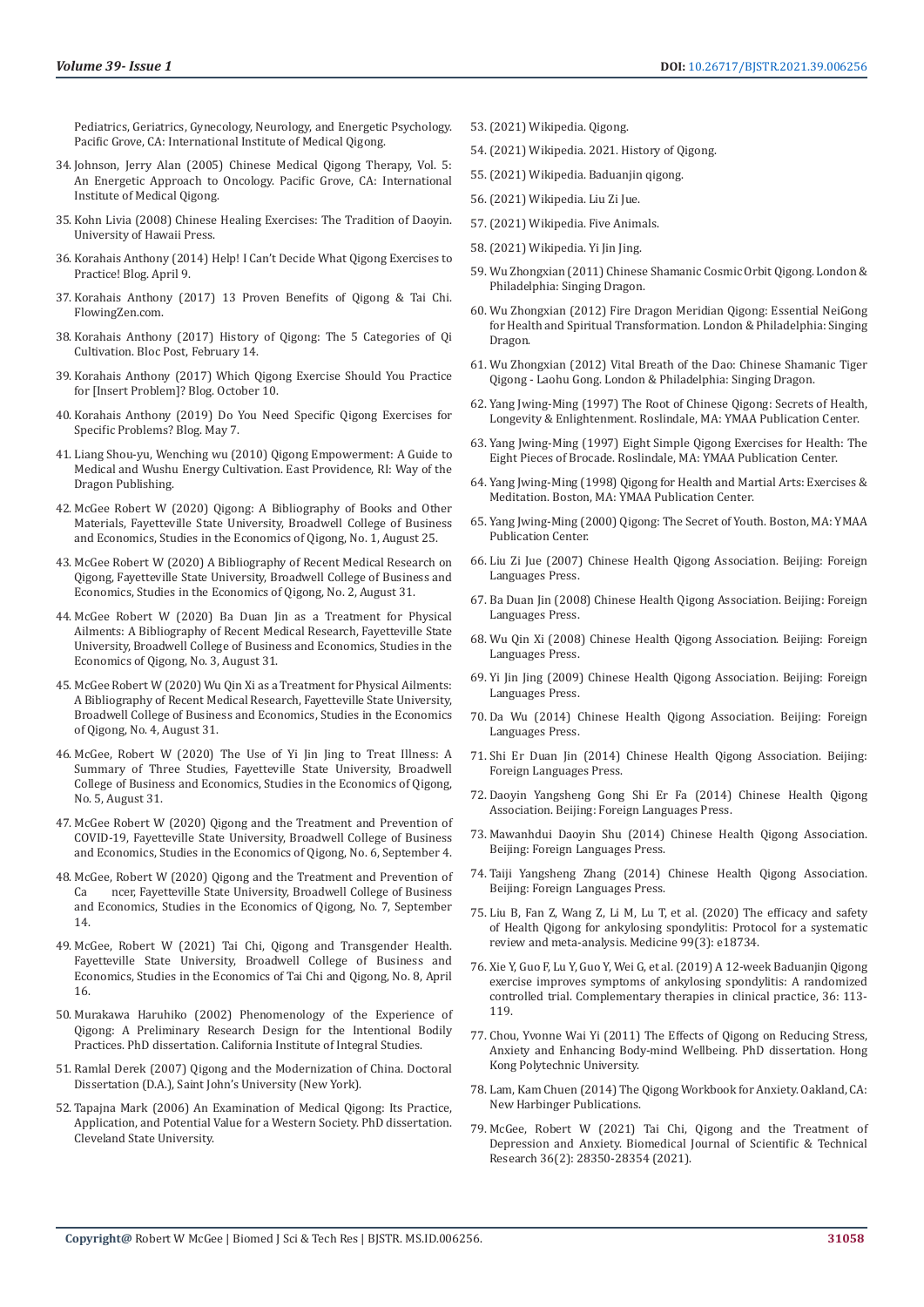- 80. [Liu Tianjun, Xiao Mei Qiang \(2013\) Chinese Medical Qigong. London &](https://www.amazon.in/Chinese-Medical-Qigong-Tianjun-Liu/dp/1848190964)  [Philadelphia: Singing Dragon.](https://www.amazon.in/Chinese-Medical-Qigong-Tianjun-Liu/dp/1848190964)
- 81. [Li Z, Liu S, Wang L, Smith L \(2019\) Mind-Body Exercise for Anxiety and](https://pubmed.ncbi.nlm.nih.gov/31861418/)  [Depression in COPD Patients: A Systematic Review and Meta-Analysis.](https://pubmed.ncbi.nlm.nih.gov/31861418/)  [International journal of environmental research and public health,](https://pubmed.ncbi.nlm.nih.gov/31861418/)  [17\(1\): 22.](https://pubmed.ncbi.nlm.nih.gov/31861418/)
- 82. [Liu F, Cui J, Liu X, Chen KW, Chen X, Li R, et al. \(2020\) The effect of tai](https://pubmed.ncbi.nlm.nih.gov/32471415/)  [chi and Qigong exercise on depression and anxiety of individuals with](https://pubmed.ncbi.nlm.nih.gov/32471415/)  [substance use disorders: a systematic review and meta-analysis. BMC](https://pubmed.ncbi.nlm.nih.gov/32471415/)  [complementary medicine and therapies 20\(1\): 161.](https://pubmed.ncbi.nlm.nih.gov/32471415/)
- 83. [McGee, Robert W \(2021\) Tai Chi, Qigong and the Treatment of Arthritis.](https://biomedres.us/pdfs/BJSTR.MS.ID.006051.pdf)  [Biomedical Journal of Scientific & Technical Research 37\(5\): 29724-](https://biomedres.us/pdfs/BJSTR.MS.ID.006051.pdf) [29734.](https://biomedres.us/pdfs/BJSTR.MS.ID.006051.pdf)
- 84. [Yang Jwing-Ming \(2005\) Arthritis Relief: Chinese Qigong for Healing and](https://www.amazon.com/Arthritis-Relief-Chinese-Healing-Prevention/dp/1594390339)  [Prevention. Roslindale, MA: YMAA Publication Center.](https://www.amazon.com/Arthritis-Relief-Chinese-Healing-Prevention/dp/1594390339)
- 85. [Yang Jwing-Ming \(2017\) Pain-Free Joints: Simple Qigong Movements](https://www.amazon.com/Pain-Free-Joints-Jwing-Ming-Yang/dp/1594395357)  [for Arthritis Healing and Prevention. Roslindale, MA: YMAA Publication](https://www.amazon.com/Pain-Free-Joints-Jwing-Ming-Yang/dp/1594395357)  [Center.](https://www.amazon.com/Pain-Free-Joints-Jwing-Ming-Yang/dp/1594395357)
- 86.[\(2021\) Tai Chi for Arthritis Video. Dr. Paul Lam. Free Lesson and](https://www.youtube.com/watch?v=tAOuEpa01j4)  [Introduction. Tai Chi for Health Institute.](https://www.youtube.com/watch?v=tAOuEpa01j4)
- 87. [Ye J, Simpson MW, Liu Y, Lin W, Zhong W, et al. \(2020\) The Effects of](https://pubmed.ncbi.nlm.nih.gov/31998728/)  [Baduanjin Qigong on Postural Stability, Proprioception, and Symptoms](https://pubmed.ncbi.nlm.nih.gov/31998728/)  [of Patients with Knee Osteoarthritis: A Randomized Controlled Trial.](https://pubmed.ncbi.nlm.nih.gov/31998728/)  [Frontiers in medicine 6: 307.](https://pubmed.ncbi.nlm.nih.gov/31998728/)
- 88. [Ye J, Zheng Q, Zou L, Yu Q, Veronese N, et al. \(2020\) Mindful Exercise](https://pubmed.ncbi.nlm.nih.gov/32617115/)  [\(Baduanjin\) as an Adjuvant Treatment for Older Adults \(60 Years Old and](https://pubmed.ncbi.nlm.nih.gov/32617115/)  [Over\) of Knee Osteoarthritis: A Randomized Controlled Trial. Evidence](https://pubmed.ncbi.nlm.nih.gov/32617115/)[based complementary and alternative medicine: eCAM, 2020, 9869161.](https://pubmed.ncbi.nlm.nih.gov/32617115/)
- 89. [Zeng ZP, Liu YB, Fang J, Liu Y, Luo J \(2020\) Effects of Baduanjin exercise](https://pubmed.ncbi.nlm.nih.gov/31987253/)  [for knee osteoarthritis: A systematic review and meta-analysis.](https://pubmed.ncbi.nlm.nih.gov/31987253/)  [Complementary therapies in medicine 48: 102279.](https://pubmed.ncbi.nlm.nih.gov/31987253/)
- 90. [Rodrigues JM, Mestre M, Fredes LI \(2019\) Qigong in the treatment of](https://pubmed.ncbi.nlm.nih.gov/31053555/)  [children with autism spectrum disorder: A systematic review. J Integr](https://pubmed.ncbi.nlm.nih.gov/31053555/)  [Med 17\(4\): 250-260.](https://pubmed.ncbi.nlm.nih.gov/31053555/)
- 91. [Park J, Krause Parello CA, Barnes CM \(2020\) A Narrative Review of](https://pubmed.ncbi.nlm.nih.gov/31725096/)  [Movement-Based Mind-Body Interventions: Effects of Yoga, Tai Chi, and](https://pubmed.ncbi.nlm.nih.gov/31725096/)  [Qigong for Back Pain Patients. Holistic nursing practice 34\(1\): 3-23.](https://pubmed.ncbi.nlm.nih.gov/31725096/)
- 92. [Zou L, Zhang Y, Yang L, Loprinzi PD, Yeung AS, et al. \(2019\) Are Mindful](https://pubmed.ncbi.nlm.nih.gov/31072005/)  [Exercises Safe and Beneficial for Treating Chronic Lower Back Pain? A](https://pubmed.ncbi.nlm.nih.gov/31072005/)  [Systematic Review and Meta-Analysis of Randomized Controlled Trials.](https://pubmed.ncbi.nlm.nih.gov/31072005/)  [Journal of clinical medicine 8\(5\): 628.](https://pubmed.ncbi.nlm.nih.gov/31072005/)
- 93. [McGee, Robert W \(2020\) Qigong and the Treatment and Prevention of](https://papers.ssrn.com/sol3/papers.cfm?abstract_id=3692125)  [Cancer, Fayetteville State University, Broadwell College of Business and](https://papers.ssrn.com/sol3/papers.cfm?abstract_id=3692125)  [Economics, Studies in the Economics of Qigong, No. 7: 21.](https://papers.ssrn.com/sol3/papers.cfm?abstract_id=3692125)
- 94. [McGee, Robert W \(2021\) Tai Chi, Qigong and the Treatment of Cancer.](https://ideas.repec.org/a/abf/journl/v34y2021i5p27173-27182.html)  [Biomedical Journal of Scientific & Technical Research 34\(5\): 27173-](https://ideas.repec.org/a/abf/journl/v34y2021i5p27173-27182.html)  [27182.](https://ideas.repec.org/a/abf/journl/v34y2021i5p27173-27182.html)
- 95. Sveund Jennifer (2017) The Experience of Qigong Among Women Cancer Survivors. Antioch University. Dissertations & Theses. 378.
- 96. [Arring NM, Barton DL, Brooks T, Zick SM \(2019\) Integrative Therapies](https://pubmed.ncbi.nlm.nih.gov/31567463/)  [for Cancer-Related Fatigue. Cancer journal \(Sudbury, Mass.\) 25\(5\): 349-](https://pubmed.ncbi.nlm.nih.gov/31567463/) [356.](https://pubmed.ncbi.nlm.nih.gov/31567463/)
- 97. [Campbell KL, Zadravec K, Bland KA, Chesley E, Wolf F, et al. \(2020\)](https://pubmed.ncbi.nlm.nih.gov/32065236/)  [The Effect of Exercise on Cancer-Related Cognitive Impairment and](https://pubmed.ncbi.nlm.nih.gov/32065236/)  [Applications for Physical Therapy: Systematic Review of Randomized](https://pubmed.ncbi.nlm.nih.gov/32065236/)  [Controlled Trials. Physical therapy 100\(3\): 523-542.](https://pubmed.ncbi.nlm.nih.gov/32065236/)
- 98. [Chang PS, Knobf T \(2019\) Qigong Exercise and Tai Chi in Cancer Care.](https://www.apjon.org/article.asp?issn=2347-5625;year=2019;volume=6;issue=4;spage=315;epage=317;aulast=Chang)  [Asia-Pacific journal of oncology nursing 6\(4\): 315-317.](https://www.apjon.org/article.asp?issn=2347-5625;year=2019;volume=6;issue=4;spage=315;epage=317;aulast=Chang)
- 99. [Cheng TC, Lee YH, Mar CL, Huang WT, Chang YP \(2020\) The Health](https://pubmed.ncbi.nlm.nih.gov/31001740/) [Promoting Mindfulness or Qigong Educational Programs for Beneficial](https://pubmed.ncbi.nlm.nih.gov/31001740/) [Lifestyle Changes of Cancer Survivors. Journal of cancer education: the](https://pubmed.ncbi.nlm.nih.gov/31001740/) [official journal of the American Association for Cancer Education 35\(4\):](https://pubmed.ncbi.nlm.nih.gov/31001740/) [743-750.](https://pubmed.ncbi.nlm.nih.gov/31001740/)
- 100. [Deng G \(2019\) Integrative Medicine Therapies for Pain Management](https://pubmed.ncbi.nlm.nih.gov/31567462/) [in Cancer Patients. Cancer journal \(Sudbury, Mass.\) 25\(5\): 343-348.](https://pubmed.ncbi.nlm.nih.gov/31567462/)
- 101. [Ford CG, Vowles, KE, Smith BW, Kinney AY \(2020\) Mindfulness and](https://pubmed.ncbi.nlm.nih.gov/31773148/) [Meditative Movement Interventions for Men Living with Cancer: A](https://pubmed.ncbi.nlm.nih.gov/31773148/) [Meta-analysis. Annals of behavioral medicine: a publication of the](https://pubmed.ncbi.nlm.nih.gov/31773148/) [Society of Behavioral Medicine 54\(5\): 360-373.](https://pubmed.ncbi.nlm.nih.gov/31773148/)
- 102. [Garland SN, Mahon K, Irwin MR \(2019\) Integrative Approaches for](https://pubmed.ncbi.nlm.nih.gov/31567461/) [Sleep Health in Cancer Survivors. Cancer journal \(Sudbury, Mass.\)](https://pubmed.ncbi.nlm.nih.gov/31567461/) [25\(5\): 337-342.](https://pubmed.ncbi.nlm.nih.gov/31567461/)
- 103. [Larkey L, Kim W, James D, Kishida M, Vizcaino M, et al. \(2020\) Mind-](https://pubmed.ncbi.nlm.nih.gov/32783546/)[Body and Psychosocial Interventions May Similarly Affect Heart](https://pubmed.ncbi.nlm.nih.gov/32783546/) [Rate Variability Patterns in Cancer Recovery: Implications for a](https://pubmed.ncbi.nlm.nih.gov/32783546/) [Mechanism of Symptom Improvement. Integrative cancer therapies](https://pubmed.ncbi.nlm.nih.gov/32783546/) [19: 1534735420949677.](https://pubmed.ncbi.nlm.nih.gov/32783546/)
- 104. Li F, Wang C (2020) A Good Guy Again: Biosociality in a Cancer Selfhelp Organization. Medical anthropology: 1-14.
- 105. [Lin WF, Zhong MF, Zhou QH, Zhang YR, Wang H, et al. \(2019\) Efficacy of](https://pubmed.ncbi.nlm.nih.gov/31413628/) [complementary and integrative medicine on health-related quality of](https://pubmed.ncbi.nlm.nih.gov/31413628/) [life in cancer patients: a systematic review and meta-analysis. Cancer](https://pubmed.ncbi.nlm.nih.gov/31413628/) [management and research 11: 6663-6680.](https://pubmed.ncbi.nlm.nih.gov/31413628/)
- 106. [Maindet C, Burnod A, Minello C, George B, Allano G, et al. \(2019\)](https://pubmed.ncbi.nlm.nih.gov/31076901/) [Strategies of complementary and integrative therapies in cancer](https://pubmed.ncbi.nlm.nih.gov/31076901/)[related pain-attaining exhaustive cancer pain management. Supportive](https://pubmed.ncbi.nlm.nih.gov/31076901/) [care in cancer: official journal of the Multinational Association of](https://pubmed.ncbi.nlm.nih.gov/31076901/) [Supportive Care in Cancer 27\(8\): 3119-3132.](https://pubmed.ncbi.nlm.nih.gov/31076901/)
- 107. [Oberoi D, Piedalue KL, Pirbhai H, Guirguis S, Santa Mina D, et al.](https://www.ncbi.nlm.nih.gov/pmc/articles/PMC7368667/) [\(2020\) Factors related to dropout in integrative oncology clinical](https://www.ncbi.nlm.nih.gov/pmc/articles/PMC7368667/) [trials: interim analysis of an ongoing comparative effectiveness trial](https://www.ncbi.nlm.nih.gov/pmc/articles/PMC7368667/) [of mindfulness-based cancer recovery and Tai chi/Qigong for cancer](https://www.ncbi.nlm.nih.gov/pmc/articles/PMC7368667/) [health \(The MATCH study\). BMC research notes 13\(1\): 342.](https://www.ncbi.nlm.nih.gov/pmc/articles/PMC7368667/)
- 108. Sowada KM (2019) Qigong: Benefits for Survivors Coping with Cancer-Related Fatigue. Clinical journal of oncology nursing 23(5): 465-469.
- 109. [Wang FF, Yuan Y, Song YJ, Wu YQ, He Y, et al. \(2020\) Exercise or](https://journals.lww.com/md-journal/fulltext/2020/05150/exercise_or_sport_activities_for_patients_with.34.aspx) [sport activities for patients with cancer: A protocol for overview of](https://journals.lww.com/md-journal/fulltext/2020/05150/exercise_or_sport_activities_for_patients_with.34.aspx) [systematic reviews and meta-analyses. Medicine 99\(20\): e20084.](https://journals.lww.com/md-journal/fulltext/2020/05150/exercise_or_sport_activities_for_patients_with.34.aspx)
- 110. [Kreutz C, Schmidt ME, Steindorf, K \(2019\) Effects of physical and](https://pubmed.ncbi.nlm.nih.gov/30955185/) [mind-body exercise on sleep problems during and after breast cancer](https://pubmed.ncbi.nlm.nih.gov/30955185/) [treatment: a systematic review and meta-analysis. Breast cancer](https://pubmed.ncbi.nlm.nih.gov/30955185/) [research and treatment 176\(1\): 1-15.](https://pubmed.ncbi.nlm.nih.gov/30955185/)
- 111. [Osypiuk K, Ligibel J, Giobbie Hurder A, Vergara Diaz G, Bonato P, et](https://pubmed.ncbi.nlm.nih.gov/32009481/) [al. \(2020\) Qigong Mind-Body Exercise as a Biopsychosocial Therapy](https://pubmed.ncbi.nlm.nih.gov/32009481/) [for Persistent Post-Surgical Pain in Breast Cancer: A Pilot Study.](https://pubmed.ncbi.nlm.nih.gov/32009481/) [Integrative cancer therapies 19: 1534735419893766.](https://pubmed.ncbi.nlm.nih.gov/32009481/)
- 112. [Zhang Q, Gao X, Liu S, Yu L, Zhu J, et al. \(2020\) Therapies for cognitive](https://pubmed.ncbi.nlm.nih.gov/32384481/) [impairment in breast cancer survivors treated with chemotherapy: A](https://pubmed.ncbi.nlm.nih.gov/32384481/) [protocol for systematic review. Medicine 99\(19\): e20092.](https://pubmed.ncbi.nlm.nih.gov/32384481/)
- 113. [Henshall CL, Allin L, Aveyard H \(2019\) A Systematic Review and](https://pubmed.ncbi.nlm.nih.gov/29787385/) [Narrative Synthesis to Explore the Effectiveness of Exercise-Based](https://pubmed.ncbi.nlm.nih.gov/29787385/) [Interventions in Improving Fatigue, Dyspnea, and Depression in Lung](https://pubmed.ncbi.nlm.nih.gov/29787385/) [Cancer Survivors. Cancer nursing 42\(4\): 295-306.](https://pubmed.ncbi.nlm.nih.gov/29787385/)
- 114. [Kinney AY, Blair CK, Guest DD, Ani JK, Harding EM, et al. \(2019\)](https://pubmed.ncbi.nlm.nih.gov/31650067/) [Biobehavioral effects of Tai Chi Qigong in men with prostate cancer:](https://pubmed.ncbi.nlm.nih.gov/31650067/) [Study design of a three-arm randomized clinical trial. Contemporary](https://pubmed.ncbi.nlm.nih.gov/31650067/) [clinical trials communications 16: 100431.](https://pubmed.ncbi.nlm.nih.gov/31650067/)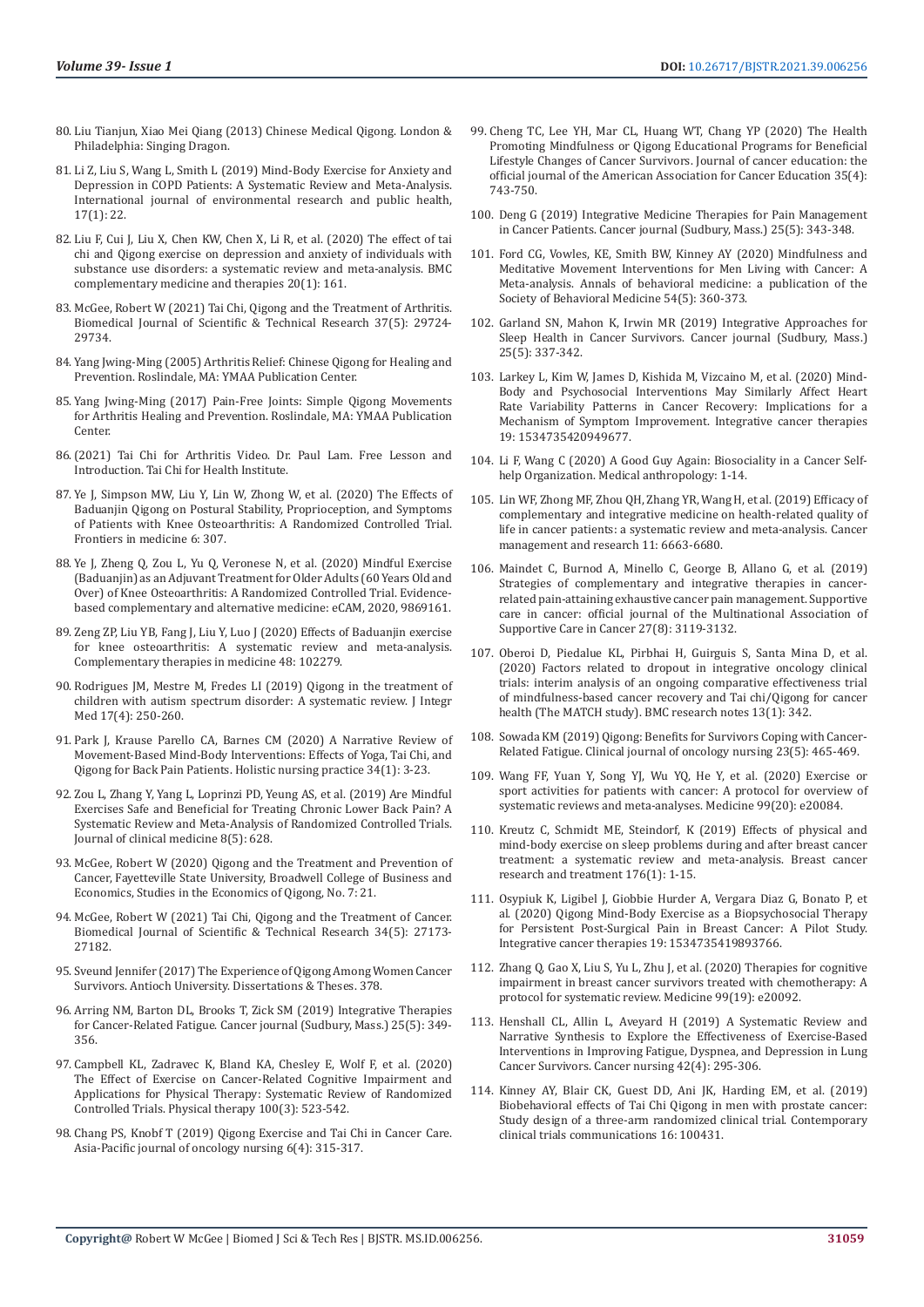- 115. [Zuniga KB, Chan JM, Ryan CJ, Kenfield SA \(2020\) Diet and lifestyle](https://pubmed.ncbi.nlm.nih.gov/31327752/)  [considerations for patients with prostate cancer. Urologic oncology](https://pubmed.ncbi.nlm.nih.gov/31327752/)  [38\(3\): 105-117.](https://pubmed.ncbi.nlm.nih.gov/31327752/)
- 116. Ibañ[ez GE, Fennie K, Larkey L \(2019\) Qigong as a promising mind](https://www.semanticscholar.org/paper/Qigong-as-a-promising-mind%E2%80%90body-exercise-for-Letter-Iba%C3%B1ez-Fennie/975d3485a820fdce19ad667fbbca5c8ed9f187a2)[body exercise for cognitive functioning: Letter to Editor. Journal of the](https://www.semanticscholar.org/paper/Qigong-as-a-promising-mind%E2%80%90body-exercise-for-Letter-Iba%C3%B1ez-Fennie/975d3485a820fdce19ad667fbbca5c8ed9f187a2)  [American Geriatrics Society 67\(7\): 1533-1534.](https://www.semanticscholar.org/paper/Qigong-as-a-promising-mind%E2%80%90body-exercise-for-Letter-Iba%C3%B1ez-Fennie/975d3485a820fdce19ad667fbbca5c8ed9f187a2)
- 117. [Wu C, Tang C \(2019\) Reply to: Qigong as a Promising Mind-Body](https://agsjournals.onlinelibrary.wiley.com/doi/full/10.1111/jgs.15952)  [Exercise for Cognitive Functioning. Journal of the American Geriatrics](https://agsjournals.onlinelibrary.wiley.com/doi/full/10.1111/jgs.15952)  [Society 67\(7\): 1534-1535.](https://agsjournals.onlinelibrary.wiley.com/doi/full/10.1111/jgs.15952)
- 118. [Zou L, Loprinzi PD, Yeung AS, Zeng N, Huang T \(2019\) The Beneficial](https://pubmed.ncbi.nlm.nih.gov/30986409/)  [Effects of Mind-Body Exercises for People with Mild Cognitive](https://pubmed.ncbi.nlm.nih.gov/30986409/)  [Impairment: A Systematic Review with Meta-analysis. Archives of](https://pubmed.ncbi.nlm.nih.gov/30986409/)  [physical medicine and rehabilitation 100\(8\): 1556-1573.](https://pubmed.ncbi.nlm.nih.gov/30986409/)
- 119. [Li Z, Liu S, Wang L, Smith L \(2019\) Mind-Body Exercise for Anxiety and](https://pubmed.ncbi.nlm.nih.gov/31861418/)  [Depression in COPD Patients: A Systematic Review and Meta-Analysis.](https://pubmed.ncbi.nlm.nih.gov/31861418/)  [International journal of environmental research and public health](https://pubmed.ncbi.nlm.nih.gov/31861418/)  [17\(1\): 22.](https://pubmed.ncbi.nlm.nih.gov/31861418/)
- 120. [Chen JM, Wang ZY, Chen YJ, Ni J \(2020\) The Application of Eight-Segment](https://www.ncbi.nlm.nih.gov/pmc/articles/PMC7273974/)  [Pulmonary Rehabilitation Exercise in People with Coronavirus Disease](https://www.ncbi.nlm.nih.gov/pmc/articles/PMC7273974/)  [2019. Frontiers in physiology 11: 646.](https://www.ncbi.nlm.nih.gov/pmc/articles/PMC7273974/)
- 121. [McGee Robert W \(2020\) Qigong and the Treatment and Prevention of](https://papers.ssrn.com/sol3/papers.cfm?abstract_id=3686381)  [COVID-19, Fayetteville State University, Broadwell College of Business](https://papers.ssrn.com/sol3/papers.cfm?abstract_id=3686381)  [and Economics, Studies in the Economics of Qigong No. 6: 10.](https://papers.ssrn.com/sol3/papers.cfm?abstract_id=3686381)
- 122. [Zhang S, Zhu Q, Zhan C, Cheng W, Mingfang X, et al. \(2020\) Acupressure](https://pubmed.ncbi.nlm.nih.gov/32854761/)  [therapy and Liu Zi Jue Qigong for pulmonary function and quality of](https://pubmed.ncbi.nlm.nih.gov/32854761/)  [life in patients with severe novel coronavirus pneumonia \(COVID-19\):](https://pubmed.ncbi.nlm.nih.gov/32854761/)  [a study protocol for a randomized controlled trial. Trials 21\(1\): 751.](https://pubmed.ncbi.nlm.nih.gov/32854761/)
- 123. [Gaik Frances Veronica \(2003\) Merging East and West: A Preliminary](https://www.proquest.com/openview/c3cea14b8f5bc3babc9e68a2b141b84c/1?pq-origsite=gscholar&cbl=18750&diss=y)  [Study Applying Spring Forest Qigong to Depression as an Alternative](https://www.proquest.com/openview/c3cea14b8f5bc3babc9e68a2b141b84c/1?pq-origsite=gscholar&cbl=18750&diss=y)  [and Complementary Treatment. Psy.D. dissertation. Adler School of](https://www.proquest.com/openview/c3cea14b8f5bc3babc9e68a2b141b84c/1?pq-origsite=gscholar&cbl=18750&diss=y)  [Professional Psychology.](https://www.proquest.com/openview/c3cea14b8f5bc3babc9e68a2b141b84c/1?pq-origsite=gscholar&cbl=18750&diss=y)
- 124. [McGee, Robert W \(2021\) Tai Chi, Qigong and the Treatment of](https://econpapers.repec.org/article/abfjournl/v_3a36_3ay_3a2021_3ai_3a2_3ap_3a28350-28353.htm)  [Depression and Anxiety. Biomedical Journal of Scientific & Technical](https://econpapers.repec.org/article/abfjournl/v_3a36_3ay_3a2021_3ai_3a2_3ap_3a28350-28353.htm)  [Research 36\(2\): 28350-28354.](https://econpapers.repec.org/article/abfjournl/v_3a36_3ay_3a2021_3ai_3a2_3ap_3a28350-28353.htm)
- 125. [Gill BK, Cant R, Lam L, Cooper S, Lou V \(2020\) Non-pharmacological](https://pubmed.ncbi.nlm.nih.gov/32135393/)  [depression therapies for older Chinese adults: A systematic review &](https://pubmed.ncbi.nlm.nih.gov/32135393/)  [meta-analysis. Archives of gerontology and geriatrics 88: 104037.](https://pubmed.ncbi.nlm.nih.gov/32135393/)
- 126. [Gouw V, Jiang Y, Seah B, He H, Hong J, Wang W \(2019\) Effectiveness](https://pubmed.ncbi.nlm.nih.gov/31450083/)  [of internal Qigong on quality of life, depressive symptoms and self](https://pubmed.ncbi.nlm.nih.gov/31450083/)[efficacy among community-dwelling older adults with chronic disease:](https://pubmed.ncbi.nlm.nih.gov/31450083/)  [A systematic review and meta-analysis. International journal of](https://pubmed.ncbi.nlm.nih.gov/31450083/)  [nursing studies 99: 103378.](https://pubmed.ncbi.nlm.nih.gov/31450083/)
- 127. [Henshall CL, Allin L, Aveyard H \(2019\) A Systematic Review and](https://pubmed.ncbi.nlm.nih.gov/29787385/)  [Narrative Synthesis to Explore the Effectiveness of Exercise-Based](https://pubmed.ncbi.nlm.nih.gov/29787385/)  [Interventions in Improving Fatigue, Dyspnea, and Depression in Lung](https://pubmed.ncbi.nlm.nih.gov/29787385/)  [Cancer Survivors. Cancer nursing 42\(4\): 295-306.](https://pubmed.ncbi.nlm.nih.gov/29787385/)
- 128. [Li Z, Liu S, Wang L, Smith L \(2019\) Mind-Body Exercise for Anxiety and](https://pubmed.ncbi.nlm.nih.gov/31861418/)  [Depression in COPD Patients: A Systematic Review and Meta-Analysis.](https://pubmed.ncbi.nlm.nih.gov/31861418/)  [International journal of environmental research and public health](https://pubmed.ncbi.nlm.nih.gov/31861418/)  [17\(1\): 22.](https://pubmed.ncbi.nlm.nih.gov/31861418/)
- 129. [Liu F, Cui J, Liu X, Chen KW, Chen X, et al. \(2020\) The effect of tai chi](https://www.ncbi.nlm.nih.gov/pmc/articles/PMC7260819/)  [and Qigong exercise on depression and anxiety of individuals with](https://www.ncbi.nlm.nih.gov/pmc/articles/PMC7260819/)  [substance use disorders: a systematic review and meta-analysis. BMC](https://www.ncbi.nlm.nih.gov/pmc/articles/PMC7260819/)  [complementary medicine and therapies 20\(1\): 161.](https://www.ncbi.nlm.nih.gov/pmc/articles/PMC7260819/)
- 130. [Lu EY, Lee P, Cai S, So W, Ng B, et al. \(2020\) Qigong for the treatment](https://pubmed.ncbi.nlm.nih.gov/32662069/)  [of depressive symptoms: Preliminary evidence of neurobiological](https://pubmed.ncbi.nlm.nih.gov/32662069/)  [mechanisms. International journal of geriatric psychiatry 35\(11\):](https://pubmed.ncbi.nlm.nih.gov/32662069/)  [1393-1401.](https://pubmed.ncbi.nlm.nih.gov/32662069/)
- 131. [So WWY, Cai S, Yau SY, Tsang HWH \(2019\) The Neurophysiological and](https://pubmed.ncbi.nlm.nih.gov/31824346/) [Psychological Mechanisms of Qigong as a Treatment for Depression: A](https://pubmed.ncbi.nlm.nih.gov/31824346/) [Systematic Review and Meta-Analysis. Front Psychiatry 10: 820.](https://pubmed.ncbi.nlm.nih.gov/31824346/)
- 132. Zaprutko T, Gö[der R, Rybakowski F, Kus K, Kopciuch D, et al.](https://pubmed.ncbi.nlm.nih.gov/32379644/) [\(2020\) Nonpharmacological treatments of inpatients with major](https://pubmed.ncbi.nlm.nih.gov/32379644/) [depression - The case of Polish \(Poznan\) and German \(Kiel\) hospital.](https://pubmed.ncbi.nlm.nih.gov/32379644/) [Complementary therapies in clinical practice 39: 101129.](https://pubmed.ncbi.nlm.nih.gov/32379644/)
- 133. [Henshall CL, Allin L, Aveyard H \(2019\) A Systematic Review and](https://pubmed.ncbi.nlm.nih.gov/29787385/) [Narrative Synthesis to Explore the Effectiveness of Exercise-Based](https://pubmed.ncbi.nlm.nih.gov/29787385/) [Interventions in Improving Fatigue, Dyspnea, and Depression in Lung](https://pubmed.ncbi.nlm.nih.gov/29787385/) [Cancer Survivors. Cancer nursing 42\(4\): 295-306.](https://pubmed.ncbi.nlm.nih.gov/29787385/)
- 134. [De Sousa, Liliana Filipa Martins \(2012\) Effects of Qigong on the Balance](https://core.ac.uk/download/pdf/143395553.pdf) [of Elderly People: A Feasibility Study. Master Thesis of Traditional](https://core.ac.uk/download/pdf/143395553.pdf) [Chinese Medicine. Universidade do Porto, Portugal.](https://core.ac.uk/download/pdf/143395553.pdf)
- 135. Li Zhi Cheng (2010) The Situation and Countermeasures of Health Qigong in Shanghai Older Age Groups of Community. Master's Degree Thesis. East China Normal University.
- 136. [Lee P, Cai S, Lu EY, Ng B, Jensen MP, et al. \(2020\) Qigong Reduces](https://pubmed.ncbi.nlm.nih.gov/31855445/) [Depressive Symptoms of Taiwanese Elderly with Chronic Physical](https://pubmed.ncbi.nlm.nih.gov/31855445/) [Illness: A Randomized Controlled Trial. Journal of alternative and](https://pubmed.ncbi.nlm.nih.gov/31855445/) [complementary medicine \(New York, N.Y.\) 26\(1\): 76-78.](https://pubmed.ncbi.nlm.nih.gov/31855445/)
- 137. [Liu X, Seah J, Pang B, Tsao MA, Gu F, et al. \(2020\) A single-arm feasibility](https://pilotfeasibilitystudies.biomedcentral.com/articles/10.1186/s40814-020-00649-3) [study of community-delivered Baduanjin \(Qigong practice of the eight](https://pilotfeasibilitystudies.biomedcentral.com/articles/10.1186/s40814-020-00649-3) [Brocades\) training for frail older adults. Pilot and feasibility studies](https://pilotfeasibilitystudies.biomedcentral.com/articles/10.1186/s40814-020-00649-3) [6: 105.](https://pilotfeasibilitystudies.biomedcentral.com/articles/10.1186/s40814-020-00649-3)
- 138. Sarmento, Caio Vinicius Messias (2019) Changes in Immune Response to High Intensity Exercise in Patients Fibromyalgia before and after a Mind-Body Intervention. PhD dissertation. University of Kansas.
- 139. [Sarmento C, Moon S, Pfeifer T, Smirnova IV, Colgrove Y, et al. \(2020\)](https://pubmed.ncbi.nlm.nih.gov/32455108/) [The therapeutic efficacy of Qigong exercise on the main symptoms of](https://pubmed.ncbi.nlm.nih.gov/32455108/) [fibromyalgia: A pilot randomized clinical trial. Integrative medicine](https://pubmed.ncbi.nlm.nih.gov/32455108/) [research 9\(4\): 100416.](https://pubmed.ncbi.nlm.nih.gov/32455108/)
- 140. Fick Franklin (2018) Immortal Fang's Longevity Qigong: Rubbing the Abdomen to Prevent Illness and Prolong Life. Amazon.com.
- 141. Fick Franklin (2018) 24 Section Brocade Qigong: Strengthen Body Longevity Method. Amazon.com.
- 142. Lei Yan (2009) Instant Health: The Shaolin Qigong Workout for Longevity. Yan Lei Press.
- 143. [Moon Sanghee, Caio VMS, Irina VS, Yvonne C, Kelly EL, et al. \(2019\)](https://pubmed.ncbi.nlm.nih.gov/30669324/) [Effects of a Mind-Body Exercise on Non-motor Symptoms and](https://pubmed.ncbi.nlm.nih.gov/30669324/) [Inflammatory Biomarkers in Parkinson's Disease. PhD dissertation.](https://pubmed.ncbi.nlm.nih.gov/30669324/) [University of Kansas 6\(1\): 13.](https://pubmed.ncbi.nlm.nih.gov/30669324/)
- 144. [Jin X, Wang L, Liu S, Zhu L, Loprinzi, PD, et al. \(2019\) The Impact of](https://pubmed.ncbi.nlm.nih.gov/31861456/) [Mind-body Exercises on Motor Function, Depressive Symptoms, and](https://pubmed.ncbi.nlm.nih.gov/31861456/) [Quality of Life in Parkinson's Disease: A Systematic Review and Meta](https://pubmed.ncbi.nlm.nih.gov/31861456/)[analysis. International journal of environmental research and public](https://pubmed.ncbi.nlm.nih.gov/31861456/) [health 17\(1\): 31.](https://pubmed.ncbi.nlm.nih.gov/31861456/)
- 145. Yost Terri Lynn (2011) Qigong as a Novel Intervention in Service Members with Mild Traumatic Brain Industry. PhD dissertation. University of Virginia.
- 146. PubMed.gov<https://pubmed.ncbi.nlm.nih.gov/>
- 147. [Liu D, Yi L, Sheng M, Wang G, Zou Y \(2020\) The Efficacy of Tai Chi](https://www.ncbi.nlm.nih.gov/pmc/articles/PMC7414352/) [and Qigong Exercises on Blood Pressure and Blood Levels of Nitric](https://www.ncbi.nlm.nih.gov/pmc/articles/PMC7414352/) [Oxide and Endothelin-1 in Patients with Essential Hypertension:](https://www.ncbi.nlm.nih.gov/pmc/articles/PMC7414352/) [A Systematic Review and Meta-Analysis of Randomized Controlled](https://www.ncbi.nlm.nih.gov/pmc/articles/PMC7414352/) [Trials. Evid Based Complement Alternat Med 2020: 3267971.](https://www.ncbi.nlm.nih.gov/pmc/articles/PMC7414352/)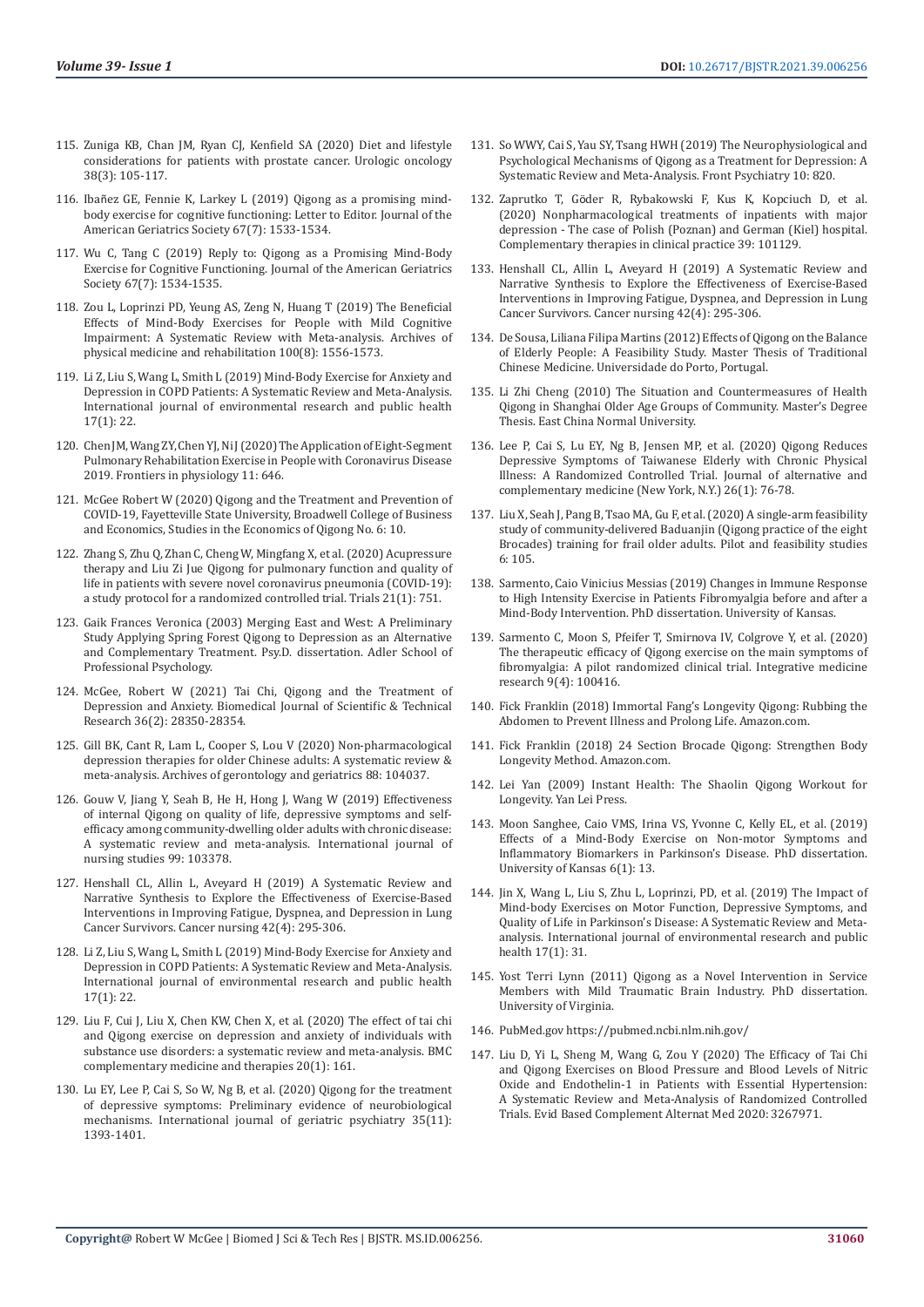- 148. [Pan X, Tian L, Yang F, Sun J, Li X, et al. \(2021\) Tai Chi as a Therapy](https://www.ncbi.nlm.nih.gov/pmc/articles/PMC8437614/)  [of Traditional Chinese Medicine on Reducing Blood Pressure: A](https://www.ncbi.nlm.nih.gov/pmc/articles/PMC8437614/)  [Systematic Review of Randomized Controlled Trials. Evidence-Based](https://www.ncbi.nlm.nih.gov/pmc/articles/PMC8437614/)  [Complementary and Alternative Medicine 2021: 4094325.](https://www.ncbi.nlm.nih.gov/pmc/articles/PMC8437614/)
- 149. [Zou L, SasaKi JE, Wang H, Xiao Z, Fang Q, et al. \(2017\) A Systematic](https://pubmed.ncbi.nlm.nih.gov/28367223/)  [Review and Meta-Analysis Baduanjin Qigong for Health Benefits:](https://pubmed.ncbi.nlm.nih.gov/28367223/)  [Randomized Controlled Trials. Evid Based Complement Alternat Med](https://pubmed.ncbi.nlm.nih.gov/28367223/)  [2017: 4548706.](https://pubmed.ncbi.nlm.nih.gov/28367223/)
- 150. [Ladawan S, Klarod K, Philippe M, Menz V, Versen I, et al. \(2017\)](https://pubmed.ncbi.nlm.nih.gov/28735824/)  [Effect of Qigong exercise on cognitive function, blood pressure and](https://pubmed.ncbi.nlm.nih.gov/28735824/)  [cardiorespiratory fitness in healthy middle-aged subjects. Complement](https://pubmed.ncbi.nlm.nih.gov/28735824/)  [Ther Med 33: 39-45.](https://pubmed.ncbi.nlm.nih.gov/28735824/)
- 151. [Ching SM, Mokshashri NR, Kannan MM, Lee KW, Sallahuddin NA, et](https://pubmed.ncbi.nlm.nih.gov/33407414/)  [al. \(2021\) Effects of qigong on systolic and diastolic blood pressure](https://pubmed.ncbi.nlm.nih.gov/33407414/)  [lowering: a systematic review with meta-analysis and trial sequential](https://pubmed.ncbi.nlm.nih.gov/33407414/)  [analysis. BMC Complement Med Ther 21\(1\): 8.](https://pubmed.ncbi.nlm.nih.gov/33407414/)
- 152. [Carlson LE, Zelinski EL, Speca M, Balneaves LG, Jones JM, et al. \(2017\)](https://pubmed.ncbi.nlm.nih.gov/28576734/)  [Protocol for the MATCH study \(Mindfulness and Tai Chi for cancer](https://pubmed.ncbi.nlm.nih.gov/28576734/)  [health\): A preference-based multi-site randomized comparative](https://pubmed.ncbi.nlm.nih.gov/28576734/)  [effectiveness trial \(CET\) of Mindfulness-Based Cancer Recovery](https://pubmed.ncbi.nlm.nih.gov/28576734/)  [\(MBCR\) vs. Tai Chi/Qigong \(TCQ\) for cancer survivors. Contemp Clin](https://pubmed.ncbi.nlm.nih.gov/28576734/)  [Trials 59: 64-76.](https://pubmed.ncbi.nlm.nih.gov/28576734/)
- 153. [Chen D \(2016\) Effect of Health Qigong Mawangdui Daoyinshu on Blood](https://pubmed.ncbi.nlm.nih.gov/27401850/)  [Pressure of Individuals with Essential Hypertension. J Am Geriatr Soc](https://pubmed.ncbi.nlm.nih.gov/27401850/)  [64\(7\): 1513-1515.](https://pubmed.ncbi.nlm.nih.gov/27401850/)
- 154. [Chen KW, Turner FD \(2004\) A case study of simultaneous recovery](https://pubmed.ncbi.nlm.nih.gov/15025889/)  [from multiple physical symptoms with medical qigong therapy. J](https://pubmed.ncbi.nlm.nih.gov/15025889/)  [Altern Complement Med 10\(1\): 159-162.](https://pubmed.ncbi.nlm.nih.gov/15025889/)
- 155. [Cheung BM, Lo JL, Fong DY, Chan MY, Wong SH, et al. \(2005\)](https://pubmed.ncbi.nlm.nih.gov/15905884/)  [Randomised controlled trial of qigong in the treatment of mild](https://pubmed.ncbi.nlm.nih.gov/15905884/)  [essential hypertension. J Hum Hypertens 19\(9\): 697-704.](https://pubmed.ncbi.nlm.nih.gov/15905884/)
- 156. [Freeman SR, Hanik SA, Littlejohn ML, Malandruccolo AA, Coughlin J, et](https://pubmed.ncbi.nlm.nih.gov/24439645/)  [al. \(2014\) Sit, breathe, smile: effects of single and weekly seated Qigong](https://pubmed.ncbi.nlm.nih.gov/24439645/)  [on blood pressure and quality of life in long-term care. Complement](https://pubmed.ncbi.nlm.nih.gov/24439645/)  [Ther Clin Pract 20\(1\): 48-53.](https://pubmed.ncbi.nlm.nih.gov/24439645/)
- 157. [Guo X, Zhou B, Nishimura T, Teramukai S, Fukushima M \(2008\) Clinical](https://pubmed.ncbi.nlm.nih.gov/18199012/)  [effect of qigong practice on essential hypertension: a meta-analysis of](https://pubmed.ncbi.nlm.nih.gov/18199012/)  [randomized controlled trials. J Altern Complement Med 14\(1\): 27-37.](https://pubmed.ncbi.nlm.nih.gov/18199012/)
- 158. [Hartley L, Lee MS, Kwong JS, Flowers N, Todkill D, et al. \(2015\) Qigong](https://pubmed.ncbi.nlm.nih.gov/26068956/)  [for the primary prevention of cardiovascular disease. Cochrane](https://pubmed.ncbi.nlm.nih.gov/26068956/)  [Database Syst Rev 2015\(6\): CD010390.](https://pubmed.ncbi.nlm.nih.gov/26068956/)
- 159. [Kuan SC, Chen KM, Wang C \(2012\) Effectiveness of Qigong in](https://pubmed.ncbi.nlm.nih.gov/21385797/)  [promoting the health of wheelchair-bound older adults in long-term](https://pubmed.ncbi.nlm.nih.gov/21385797/)  [care facilities. Biol Res Nurs 14\(2\): 139-146.](https://pubmed.ncbi.nlm.nih.gov/21385797/)
- 160. [Kuang AK, Chen JL, Lu YR \(1989\) \[Changes of the sex hormones in](https://pubmed.ncbi.nlm.nih.gov/2776274/)  [female type II diabetics, coronary heart disease, essential hypertension](https://pubmed.ncbi.nlm.nih.gov/2776274/)  [and its relations with kidney deficiency, cardiovascular complications](https://pubmed.ncbi.nlm.nih.gov/2776274/)  [and efficacy of traditional Chinese medicine or qigong treatment\].](https://pubmed.ncbi.nlm.nih.gov/2776274/)  [Zhong Xi Yi Jie He Za Zhi 9\(6\): 331-334, 323.](https://pubmed.ncbi.nlm.nih.gov/2776274/)
- 161. [Lauche R, Peng W, Ferguson C, Cramer H, Frawley J, et al. \(2017\)](https://pubmed.ncbi.nlm.nih.gov/29137055/)  [Efficacy of Tai Chi and qigong for the prevention of stroke and stroke](https://pubmed.ncbi.nlm.nih.gov/29137055/)  [risk factors: A systematic review with meta-analysis. Medicine](https://pubmed.ncbi.nlm.nih.gov/29137055/)  [\(Baltimore\) 96\(45\): e8517.](https://pubmed.ncbi.nlm.nih.gov/29137055/)
- 162. [Lee MS, Lee MS, Kim HJ, Moon SR \(2003\) Qigong reduced blood pressure](https://pubmed.ncbi.nlm.nih.gov/14602541/)  [and catecholamine levels of patients with essential hypertension. Int J](https://pubmed.ncbi.nlm.nih.gov/14602541/)  [Neurosci 113\(12\): 1691-701.](https://pubmed.ncbi.nlm.nih.gov/14602541/)
- 163. [Lee MS, Lee MS, Choi ES, Chung HT \(2003\) Effects of Qigong on blood](https://pubmed.ncbi.nlm.nih.gov/12943180/)  [pressure, blood pressure determinants and ventilatory function in](https://pubmed.ncbi.nlm.nih.gov/12943180/)  [middle-aged patients with essential hypertension. Am J Chin Med](https://pubmed.ncbi.nlm.nih.gov/12943180/)  [31\(3\): 489-97.](https://pubmed.ncbi.nlm.nih.gov/12943180/)
- 164. [Lee MS, Lee MS, Kim HJ, Choi ES \(2004\) Effects of qigong on blood](https://pubmed.ncbi.nlm.nih.gov/15204043/) [pressure, high-density lipoprotein cholesterol and other lipid levels in](https://pubmed.ncbi.nlm.nih.gov/15204043/) [essential hypertension patients. Int J Neurosci 114\(7\): 777-786.](https://pubmed.ncbi.nlm.nih.gov/15204043/)
- 165. [Lee MS, Lim HJ, Lee MS \(2004\) Impact of qigong exercise on self](https://pubmed.ncbi.nlm.nih.gov/15353025/)[efficacy and other cognitive perceptual variables in patients with](https://pubmed.ncbi.nlm.nih.gov/15353025/) [essential hypertension. J Altern Complement Med 10\(4\): 675-680.](https://pubmed.ncbi.nlm.nih.gov/15353025/)
- 166. [Lee MS, Pittler MH, Guo R, Ernst E \(2007\) Qigong for hypertension:](https://pubmed.ncbi.nlm.nih.gov/17620944/) [a systematic review of randomized clinical trials. J Hypertens 25\(8\):](https://pubmed.ncbi.nlm.nih.gov/17620944/) [1525-1532.](https://pubmed.ncbi.nlm.nih.gov/17620944/)
- 167. [Leung KP, Yan T, Li LS \(2001\) Intracerebral haemorrhage and Qigong.](https://pubmed.ncbi.nlm.nih.gov/11590277/) [Hong Kong Med J 7\(3\): 315-318.](https://pubmed.ncbi.nlm.nih.gov/11590277/)
- 168. [Leung PC \(2017\) Rehabilitation training in artificially heated](https://www.ncbi.nlm.nih.gov/pmc/articles/PMC5667601/) [environment. J Exerc Rehabil 13\(5\): 546-549.](https://www.ncbi.nlm.nih.gov/pmc/articles/PMC5667601/)
- 169. [Liu X, Miller YD, Burton NW, Brown WJ \(2010\) A preliminary study](https://pubmed.ncbi.nlm.nih.gov/18927159/) [of the effects of Tai Chi and Qigong medical exercise on indicators of](https://pubmed.ncbi.nlm.nih.gov/18927159/) [metabolic syndrome, glycaemic control, health-related quality of life,](https://pubmed.ncbi.nlm.nih.gov/18927159/) [and psychological health in adults with elevated blood glucose. Br J](https://pubmed.ncbi.nlm.nih.gov/18927159/) [Sports Med 44\(10\): 704-709.](https://pubmed.ncbi.nlm.nih.gov/18927159/)
- 170. [Mayer M \(1999\) Qigong and hypertension: a critique of research. J](https://pubmed.ncbi.nlm.nih.gov/10471018/) [Altern Complement Med 5\(4\): 371-382.](https://pubmed.ncbi.nlm.nih.gov/10471018/)
- 171. [Nahas R \(2008\) Complementary and alternative medicine approaches](https://pubmed.ncbi.nlm.nih.gov/19005120/) [to blood pressure reduction: An evidence-based review. Can Fam](https://pubmed.ncbi.nlm.nih.gov/19005120/) [Physician 54\(11\): 1529-1533.](https://pubmed.ncbi.nlm.nih.gov/19005120/)
- 172. [Niu JF, Zhao XF, Hu HT, Wang JJ, Liu YL, et al. \(2019\) Should](https://pubmed.ncbi.nlm.nih.gov/30670261/) [acupuncture, biofeedback, massage, Qi gong, relaxation therapy,](https://pubmed.ncbi.nlm.nih.gov/30670261/) [device-guided breathing, yoga and tai chi be used to reduce blood](https://pubmed.ncbi.nlm.nih.gov/30670261/) [pressure? Recommendations based on high-quality systematic](https://pubmed.ncbi.nlm.nih.gov/30670261/) [reviews. Complement Ther Med 42: 322-331.](https://pubmed.ncbi.nlm.nih.gov/30670261/)
- 173. [Park JE, Hong S, Lee M, Park T, Kang K, et al. \(2014\) Randomized,](https://pubmed.ncbi.nlm.nih.gov/25141360/) [controlled trial of qigong for treatment of prehypertension and mild](https://pubmed.ncbi.nlm.nih.gov/25141360/) [essential hypertension. Altern Ther Health Med 20\(4\): 21-30.](https://pubmed.ncbi.nlm.nih.gov/25141360/)
- 174. [Park JE, Kim JE, Jung S, Kim A, Park H, et al. \(2017\) The Effect of](https://pubmed.ncbi.nlm.nih.gov/29234395/) [Dongeui Qigong for Prehypertension and Mild Essential Hypertension.](https://pubmed.ncbi.nlm.nih.gov/29234395/) [Evid Based Complement Alternat Med 2017: 4274538.](https://pubmed.ncbi.nlm.nih.gov/29234395/)
- 175. [Park JE, Yang CS, Jung SY, Kim AR, Lee M, et al. \(2019\) Exploring the](https://pubmed.ncbi.nlm.nih.gov/31788421/) [effects of expert-led qigong and self-practice qigong on blood pressure.](https://pubmed.ncbi.nlm.nih.gov/31788421/) [Integr Med Res 8\(4\): 271-272.](https://pubmed.ncbi.nlm.nih.gov/31788421/)
- 176. [Payne P, Fiering S, Leiter JC, Zava DT, Crane Godreau MA \(2017\)](https://pubmed.ncbi.nlm.nih.gov/28270757/) [Effectiveness of a Novel Qigong Meditative Movement Practice for](https://pubmed.ncbi.nlm.nih.gov/28270757/) [Impaired Health in Flight Attendants Exposed to Second-Hand](https://pubmed.ncbi.nlm.nih.gov/28270757/) [Cigarette Smoke. Front Hum Neurosci 11: 67.](https://pubmed.ncbi.nlm.nih.gov/28270757/)
- 177. [Rogers CE, Larkey LK, Keller C \(2009\) A review of clinical trials of tai](https://pubmed.ncbi.nlm.nih.gov/19179544/) [chi and qigong in older adults. West J Nurs Res 31\(2\): 245-79.](https://pubmed.ncbi.nlm.nih.gov/19179544/)
- 178. [Shao BY, Zhang XT, Vernooij RWM, Lv QY, Hou YY, et al. \(2020\) The](https://bmccomplementmedtherapies.biomedcentral.com/articles/10.1186/s12906-020-03098-w) [effectiveness of Baduanjin exercise for hypertension: a systematic](https://bmccomplementmedtherapies.biomedcentral.com/articles/10.1186/s12906-020-03098-w) [review and meta-analysis of randomized controlled trials. BMC](https://bmccomplementmedtherapies.biomedcentral.com/articles/10.1186/s12906-020-03098-w) [Complement Med Ther 20\(1\): 304.](https://bmccomplementmedtherapies.biomedcentral.com/articles/10.1186/s12906-020-03098-w)
- 179. [So WWY, Cai S, Yau SY, Tsang HWH \(2019\) The Neurophysiological and](https://pubmed.ncbi.nlm.nih.gov/31824346/) [Psychological Mechanisms of Qigong as a Treatment for Depression: A](https://pubmed.ncbi.nlm.nih.gov/31824346/) [Systematic Review and Meta-Analysis. Front Psychiatry 10: 820.](https://pubmed.ncbi.nlm.nih.gov/31824346/)
- 180. [Sousa CM, Goncalves M, Machado J, Efferth T, Greten T, et al. \(2012\)](https://pubmed.ncbi.nlm.nih.gov/22883401/) [Effects of qigong on performance-related anxiety and physiological](https://pubmed.ncbi.nlm.nih.gov/22883401/) [stress functions in transverse flute music schoolchildren: a feasibility](https://pubmed.ncbi.nlm.nih.gov/22883401/) [study. Zhong Xi Yi Jie He Xue Bao 10\(8\): 858-865.](https://pubmed.ncbi.nlm.nih.gov/22883401/)
- 181. [Xiao C, Yang Y, Zhuang Y \(2016\) Effect of Health Qigong Ba Duan Jin](https://pubmed.ncbi.nlm.nih.gov/26782880/) [on Blood Pressure of Individuals with Essential Hypertension. J Am](https://pubmed.ncbi.nlm.nih.gov/26782880/) [Geriatr Soc 64\(1\): 211-213.](https://pubmed.ncbi.nlm.nih.gov/26782880/)